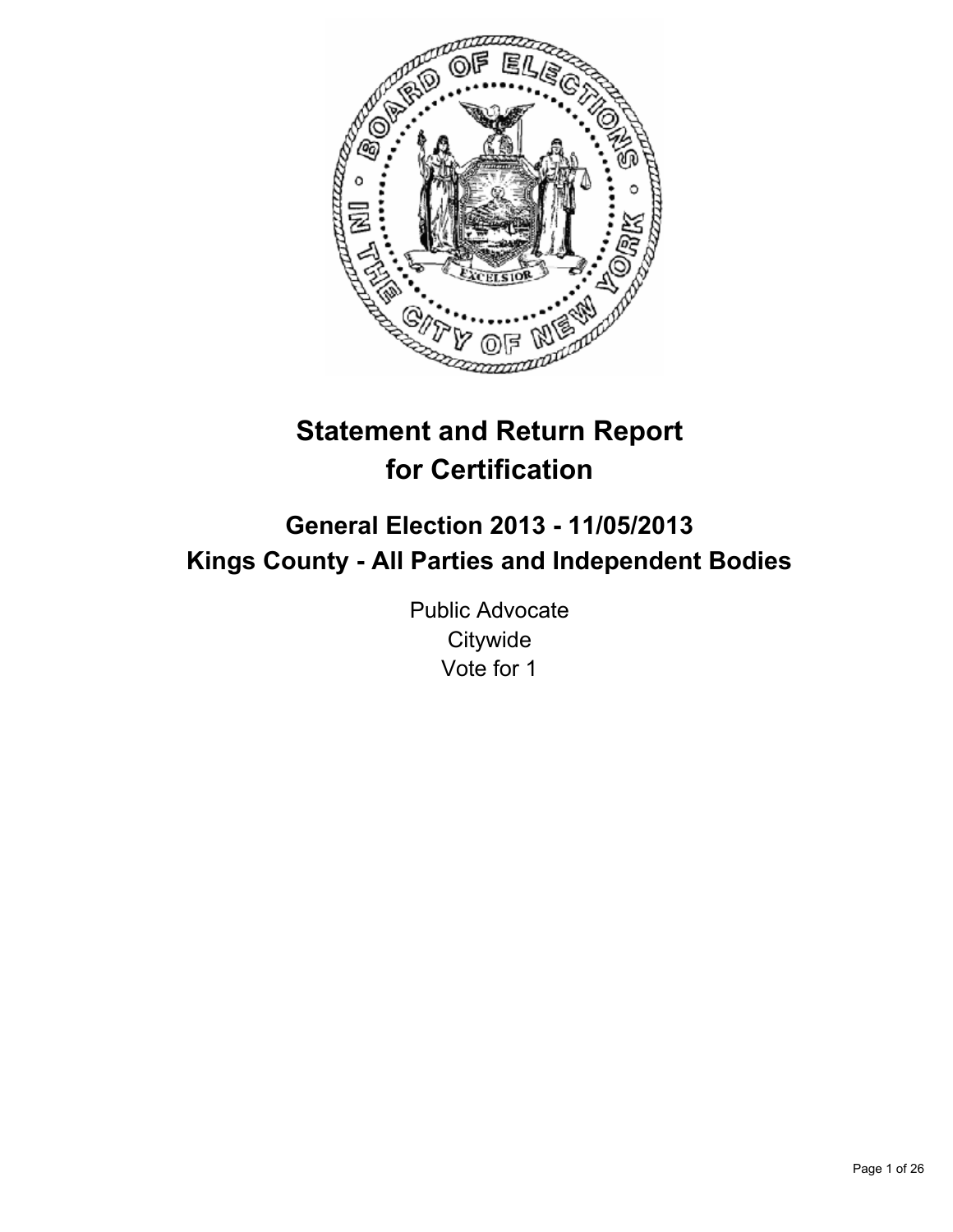

| <b>PUBLIC COUNTER</b>                                    | 18,152         |
|----------------------------------------------------------|----------------|
| EMERGENCY                                                | 7              |
| ABSENTEE/MILITARY                                        | 476            |
| <b>FEDERAL</b>                                           | 0              |
| SPECIAL PRESIDENTIAL                                     | 0              |
| AFFIDAVIT                                                | 199            |
| <b>Total Ballots</b>                                     | 18,834         |
| Less - Inapplicable Federal/Special Presidential Ballots | 0              |
| <b>Total Applicable Ballots</b>                          | 18,834         |
| LETITIA JAMES (DEMOCRATIC)                               | 11,148         |
| ROBERT MARESCA (CONSERVATIVE)                            | 3,504          |
| LETITIA JAMES (WORKING FAMILIES)                         | 533            |
| <b>JAMES LANE (GREEN)</b>                                | 197            |
| ALEX MERCED (LIBERTARIAN)                                | 202            |
| DEBORAH O. LIATOS (SOCIALIST WORKER)                     | 148            |
| MOLLENA G. FABRICANT (STUDENTS FIRST)                    | 63             |
| <b>IRENE ESTRADA (WAR VETERANS)</b>                      | 63             |
| MICHAEL K. LLOYD (FREEDOM)                               | 72             |
| CATHERINE GUERAIERO (WRITE-IN)                           | $\overline{2}$ |
| DANIEL SHOWBRON (WRITE-IN)                               | 1              |
| DANIEL SQUADRON (WRITE-IN)                               | 13             |
| GREGORY DAVIDZON (WRITE-IN)                              | $\mathbf{1}$   |
| <b>JACOB REISMAN (WRITE-IN)</b>                          | $\mathbf{1}$   |
| JOHN SMITH (WRITE-IN)                                    | 1              |
| LINDA FELLER (WRITE-IN)                                  | 1              |
| MOSHE HERZBERG (WRITE-IN)                                | $\mathbf{1}$   |
| PETER WONG (WRITE-IN)                                    | $\mathbf{1}$   |
| PHILLIPS J. ADAMS (WRITE-IN)                             | 1              |
| PINCHOS FRANKEL (WRITE-IN)                               | 1              |
| PNINA GAFFNEY (WRITE-IN)                                 | 1              |
| TYRELL JOINER EILAND (WRITE-IN)                          | $\mathbf 1$    |
| UNATTRIBUTABLE WRITE-IN (WRITE-IN)                       | 4              |
| <b>Total Votes</b>                                       | 15,960         |
| Unrecorded                                               | 2,874          |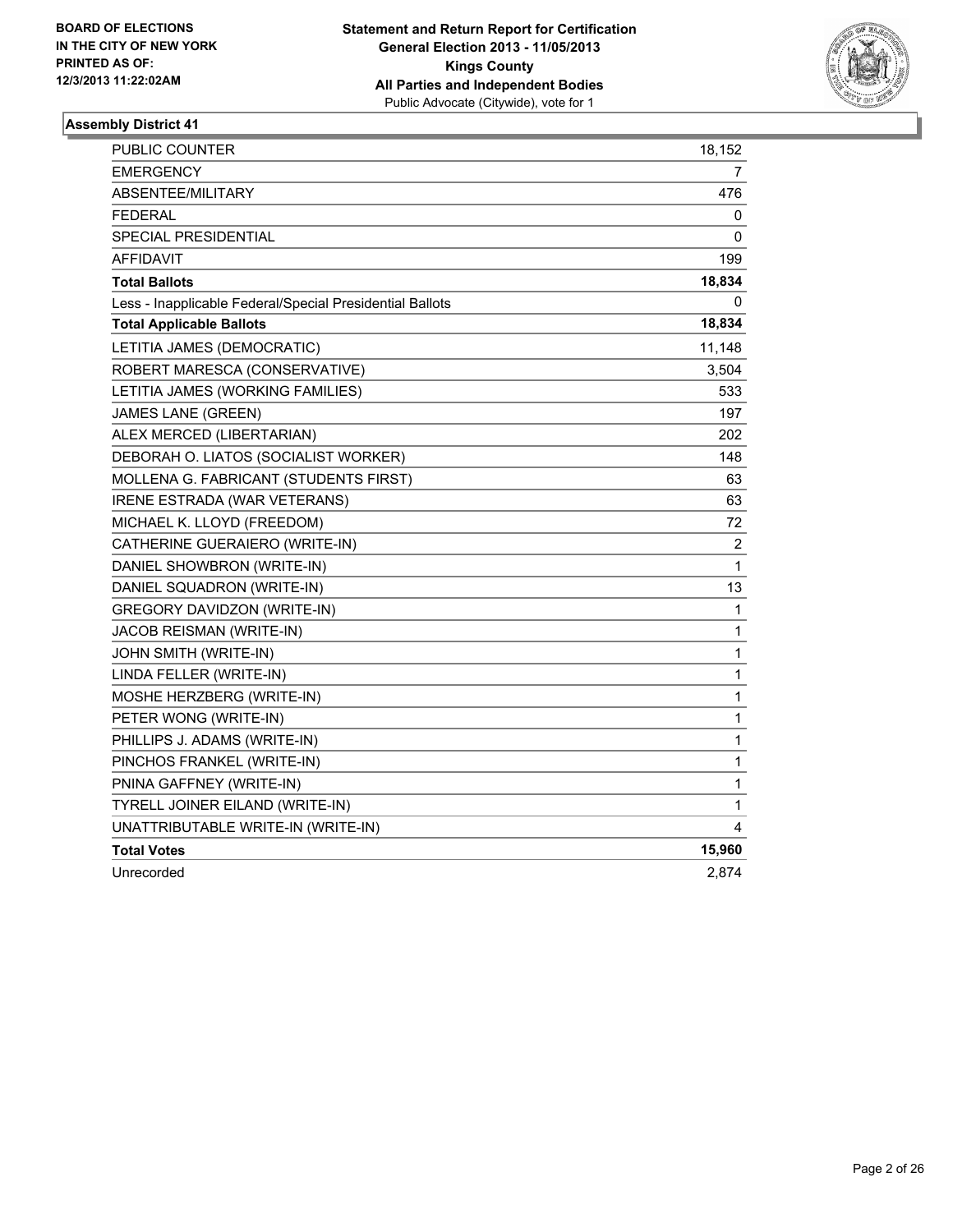

| <b>PUBLIC COUNTER</b>                                    | 17,221         |
|----------------------------------------------------------|----------------|
| <b>EMERGENCY</b>                                         | $\overline{2}$ |
| ABSENTEE/MILITARY                                        | 314            |
| <b>FEDERAL</b>                                           | 0              |
| <b>SPECIAL PRESIDENTIAL</b>                              | 0              |
| <b>AFFIDAVIT</b>                                         | 292            |
| <b>Total Ballots</b>                                     | 17,829         |
| Less - Inapplicable Federal/Special Presidential Ballots | 0              |
| <b>Total Applicable Ballots</b>                          | 17,829         |
| LETITIA JAMES (DEMOCRATIC)                               | 14,299         |
| ROBERT MARESCA (CONSERVATIVE)                            | 1,031          |
| LETITIA JAMES (WORKING FAMILIES)                         | 878            |
| <b>JAMES LANE (GREEN)</b>                                | 139            |
| ALEX MERCED (LIBERTARIAN)                                | 42             |
| DEBORAH O. LIATOS (SOCIALIST WORKER)                     | 46             |
| MOLLENA G. FABRICANT (STUDENTS FIRST)                    | 16             |
| IRENE ESTRADA (WAR VETERANS)                             | 22             |
| MICHAEL K. LLOYD (FREEDOM)                               | 29             |
| ABRABAM STERN (WRITE-IN)                                 | 1              |
| DANEL ROSENBERG (WRITE-IN)                               | 1              |
| DANIEL SQUADRON (WRITE-IN)                               | 3              |
| <b>ESTHER GROSS (WRITE-IN)</b>                           | 1              |
| <b>IRVING REISMAN (WRITE-IN)</b>                         | 1              |
| MOSHE SELIG (WRITE-IN)                                   | 1              |
| RICHARD MICBWICZ (WRITE-IN)                              | 1              |
| TAMARA MACAW (WRITE-IN)                                  | 1              |
| UNATTRIBUTABLE WRITE-IN (WRITE-IN)                       | 8              |
| ZEVI KOHEN (WRITE-IN)                                    | 1              |
| <b>Total Votes</b>                                       | 16,521         |
| Unrecorded                                               | 1,308          |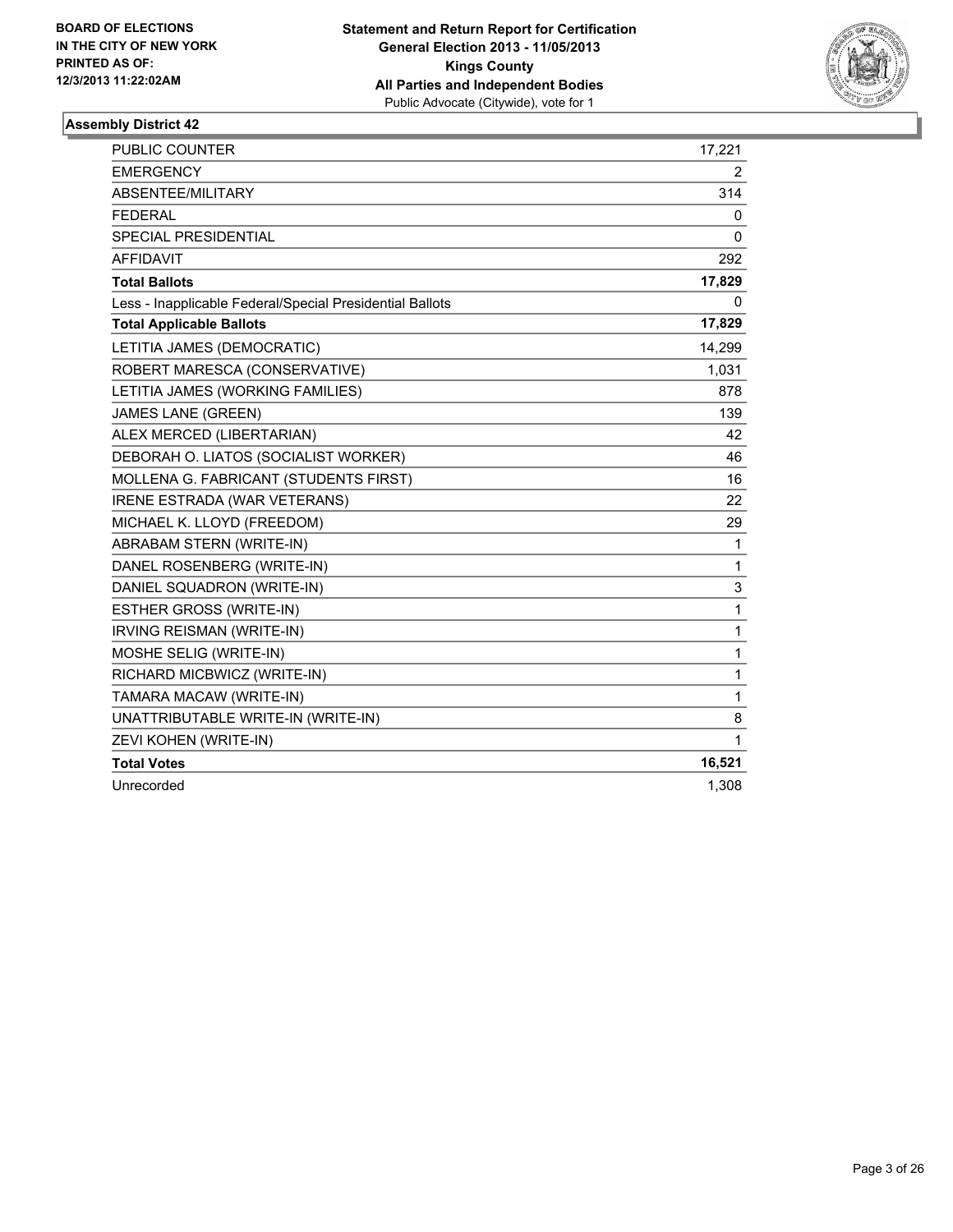

| <b>PUBLIC COUNTER</b>                                    | 19,018 |
|----------------------------------------------------------|--------|
| <b>EMERGENCY</b>                                         | 0      |
| ABSENTEE/MILITARY                                        | 394    |
| <b>FEDERAL</b>                                           | 0      |
| <b>SPECIAL PRESIDENTIAL</b>                              | 0      |
| <b>AFFIDAVIT</b>                                         | 244    |
| <b>Total Ballots</b>                                     | 19,656 |
| Less - Inapplicable Federal/Special Presidential Ballots | 0      |
| <b>Total Applicable Ballots</b>                          | 19,656 |
| LETITIA JAMES (DEMOCRATIC)                               | 17,367 |
| ROBERT MARESCA (CONSERVATIVE)                            | 400    |
| LETITIA JAMES (WORKING FAMILIES)                         | 944    |
| <b>JAMES LANE (GREEN)</b>                                | 117    |
| ALEX MERCED (LIBERTARIAN)                                | 41     |
| DEBORAH O. LIATOS (SOCIALIST WORKER)                     | 32     |
| MOLLENA G. FABRICANT (STUDENTS FIRST)                    | 15     |
| <b>IRENE ESTRADA (WAR VETERANS)</b>                      | 14     |
| MICHAEL K. LLOYD (FREEDOM)                               | 21     |
| <b>BROOKE ROGERS (WRITE-IN)</b>                          | 1      |
| <b>COLLEEN SNAVELY (WRITE-IN)</b>                        | 1      |
| DAN WEINER (WRITE-IN)                                    | 1      |
| DANIEL SQUADRON (WRITE-IN)                               | 3      |
| DAVID SQUADRON (WRITE-IN)                                | 1      |
| LIMAN GRAY (WRITE-IN)                                    | 1      |
| UNATTRIBUTABLE WRITE-IN (WRITE-IN)                       | 3      |
| <b>Total Votes</b>                                       | 18,962 |
| Unrecorded                                               | 694    |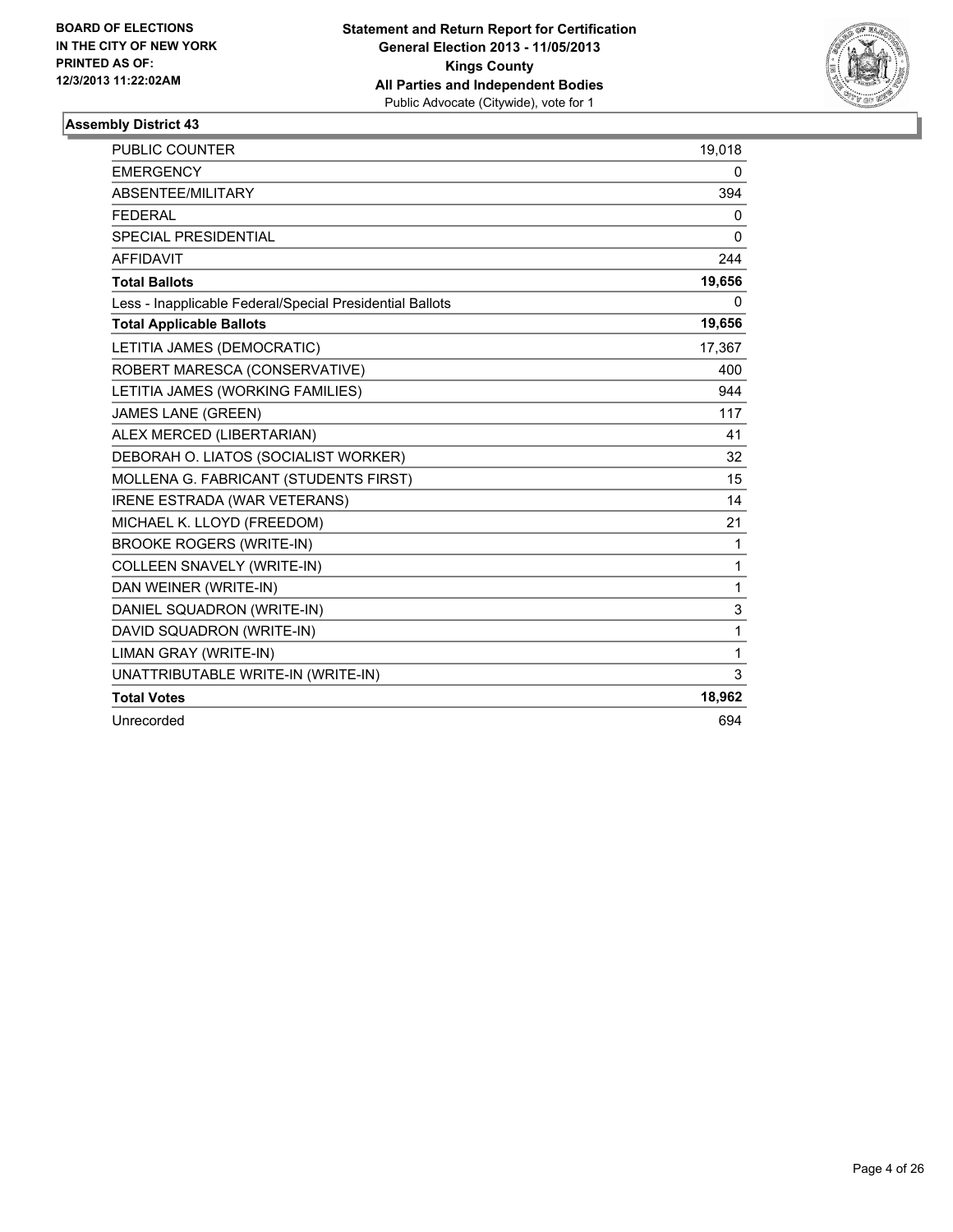

| PUBLIC COUNTER                                           | 21,572      |
|----------------------------------------------------------|-------------|
| <b>EMERGENCY</b>                                         | 0           |
| ABSENTEE/MILITARY                                        | 376         |
| <b>FEDERAL</b>                                           | 0           |
| <b>SPECIAL PRESIDENTIAL</b>                              | 0           |
| <b>AFFIDAVIT</b>                                         | 270         |
| <b>Total Ballots</b>                                     | 22,218      |
| Less - Inapplicable Federal/Special Presidential Ballots | 0           |
| <b>Total Applicable Ballots</b>                          | 22,218      |
| LETITIA JAMES (DEMOCRATIC)                               | 13,492      |
| ROBERT MARESCA (CONSERVATIVE)                            | 2,314       |
| LETITIA JAMES (WORKING FAMILIES)                         | 2,772       |
| <b>JAMES LANE (GREEN)</b>                                | 603         |
| ALEX MERCED (LIBERTARIAN)                                | 218         |
| DEBORAH O. LIATOS (SOCIALIST WORKER)                     | 115         |
| MOLLENA G. FABRICANT (STUDENTS FIRST)                    | 63          |
| IRENE ESTRADA (WAR VETERANS)                             | 50          |
| MICHAEL K. LLOYD (FREEDOM)                               | 35          |
| ALTER LIEBER (WRITE-IN)                                  | 1           |
| ARIGDER MILLER (WRITE-IN)                                | 1           |
| AVA G DAWSON (WRITE-IN)                                  | 1           |
| <b>BILL CLINTON (WRITE-IN)</b>                           | 1           |
| CAROL RIMLER (WRITE-IN)                                  | $\mathbf 1$ |
| DANIEL SQUADRON (WRITE-IN)                               | 18          |
| FREDA ROSENFELD (WRITE-IN)                               | 1           |
| JONATHAN GURCES (WRITE-IN)                               | 1           |
| MATSYHI MAX (WRITE-IN)                                   | 1           |
| MERYL GLICKSON (WRITE-IN)                                | 1           |
| NATHAN GRAY (WRITE-IN)                                   | 1           |
| RAFFAEL GUIDONE (WRITE-IN)                               | 1           |
| RIAVIGOR MILLER (WRITE-IN)                               | 1           |
| UNATTRIBUTABLE WRITE-IN (WRITE-IN)                       | 10          |
| YOSEF HAYON (WRITE-IN)                                   | 1           |
| <b>Total Votes</b>                                       | 19,703      |
| Unrecorded                                               | 2,515       |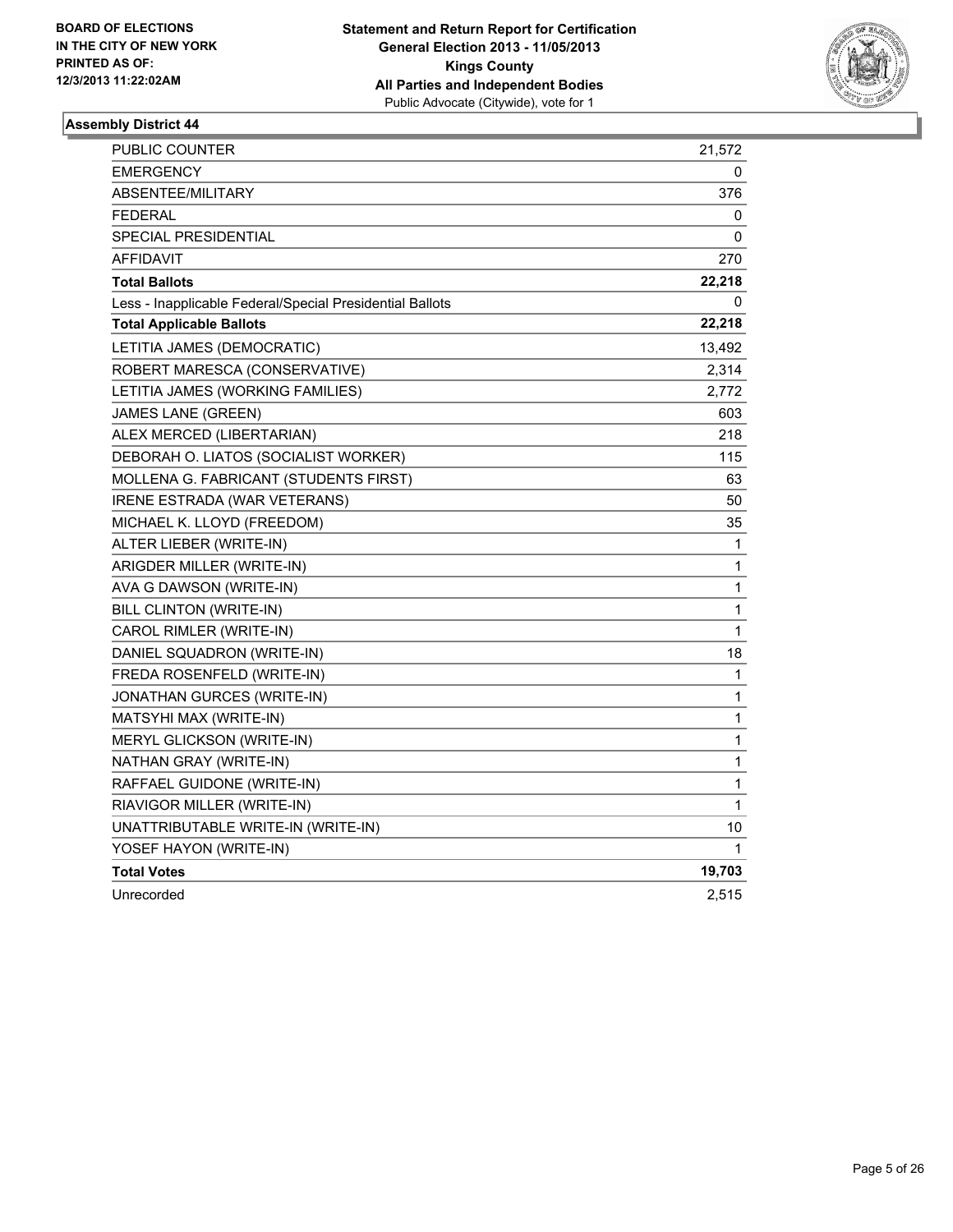

| PUBLIC COUNTER                                           | 12,591         |
|----------------------------------------------------------|----------------|
| <b>EMERGENCY</b>                                         | 1              |
| ABSENTEE/MILITARY                                        | 458            |
| <b>FEDERAL</b>                                           | 0              |
| SPECIAL PRESIDENTIAL                                     | 0              |
| <b>AFFIDAVIT</b>                                         | 161            |
| <b>Total Ballots</b>                                     | 13,211         |
| Less - Inapplicable Federal/Special Presidential Ballots | 0              |
| <b>Total Applicable Ballots</b>                          | 13,211         |
| LETITIA JAMES (DEMOCRATIC)                               | 5,098          |
| ROBERT MARESCA (CONSERVATIVE)                            | 3,180          |
| LETITIA JAMES (WORKING FAMILIES)                         | 403            |
| <b>JAMES LANE (GREEN)</b>                                | 223            |
| ALEX MERCED (LIBERTARIAN)                                | 270            |
| DEBORAH O. LIATOS (SOCIALIST WORKER)                     | 167            |
| MOLLENA G. FABRICANT (STUDENTS FIRST)                    | 66             |
| <b>IRENE ESTRADA (WAR VETERANS)</b>                      | 75             |
| MICHAEL K. LLOYD (FREEDOM)                               | 84             |
| CHARLES HYNES (WRITE-IN)                                 | $\overline{2}$ |
| DANIEL SQUADRON (WRITE-IN)                               | 17             |
| DAVID SUFFER (WRITE-IN)                                  | 1              |
| <b>GENE BERARDELL (WRITE-IN)</b>                         | 1              |
| <b>GENE BERARDELLI (WRITE-IN)</b>                        | 1              |
| <b>GREGORY DAVDOFF (WRITE-IN)</b>                        | 1              |
| MALKA HADASSAH (WRITE-IN)                                | 1              |
| MICHAEL FOREST (WRITE-IN)                                | 1              |
| NOACH DEAR (WRITE-IN)                                    | $\mathbf{1}$   |
| <b>REB NACHMAN (WRITE-IN)</b>                            | 1              |
| UNATTRIBUTABLE WRITE-IN (WRITE-IN)                       | 7              |
| VINCENT LONGOBANDI (WRITE-IN)                            | 1              |
| <b>Total Votes</b>                                       | 9,601          |
| Unrecorded                                               | 3,610          |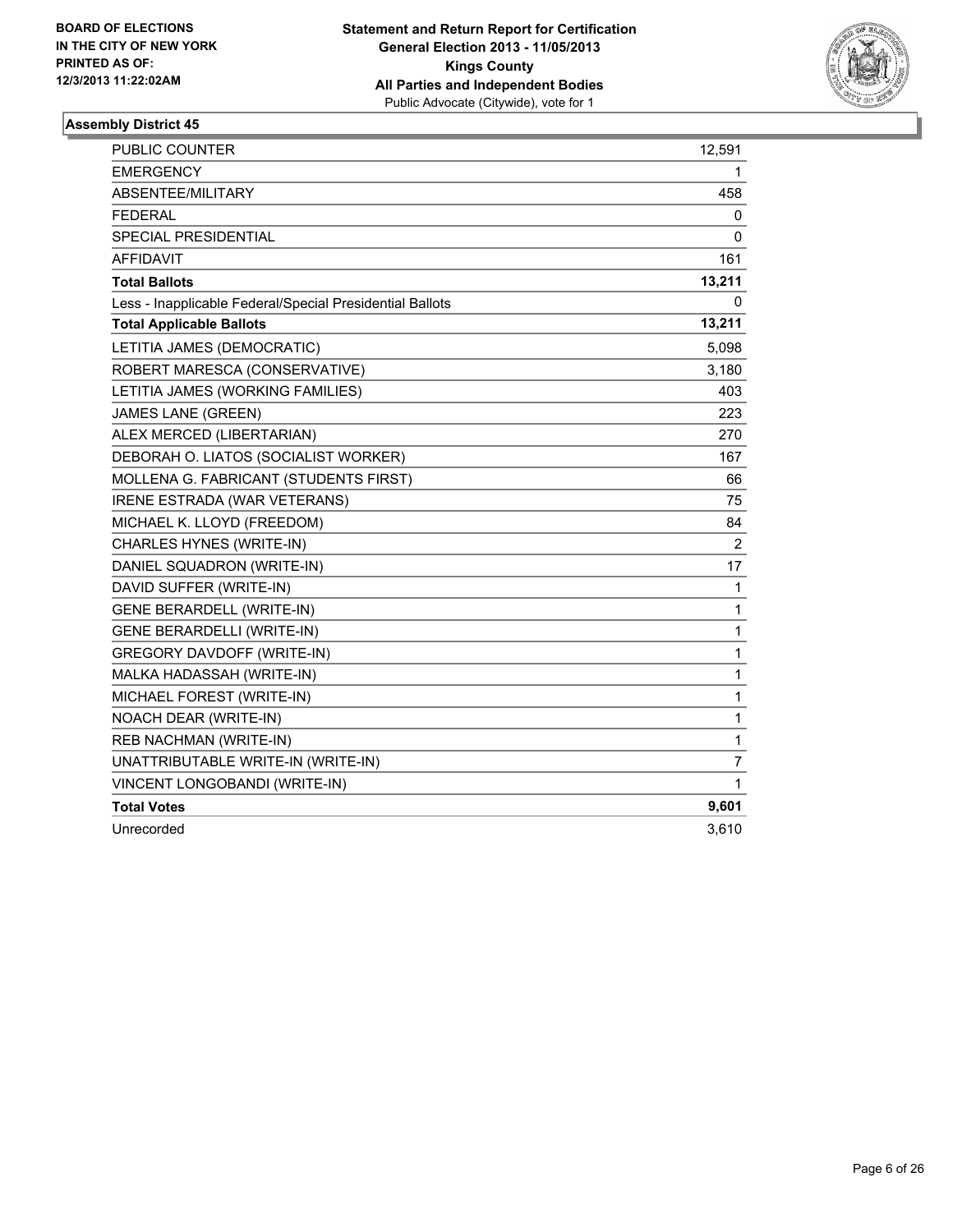

| <b>PUBLIC COUNTER</b>                                    | 17,456         |
|----------------------------------------------------------|----------------|
| <b>EMERGENCY</b>                                         | 14             |
| ABSENTEE/MILITARY                                        | 658            |
| <b>FEDERAL</b>                                           | 0              |
| <b>SPECIAL PRESIDENTIAL</b>                              | 0              |
| <b>AFFIDAVIT</b>                                         | 185            |
| <b>Total Ballots</b>                                     | 18,313         |
| Less - Inapplicable Federal/Special Presidential Ballots | 0              |
| <b>Total Applicable Ballots</b>                          | 18,313         |
| LETITIA JAMES (DEMOCRATIC)                               | 8,469          |
| ROBERT MARESCA (CONSERVATIVE)                            | 4,062          |
| LETITIA JAMES (WORKING FAMILIES)                         | 640            |
| <b>JAMES LANE (GREEN)</b>                                | 283            |
| ALEX MERCED (LIBERTARIAN)                                | 330            |
| DEBORAH O. LIATOS (SOCIALIST WORKER)                     | 176            |
| MOLLENA G. FABRICANT (STUDENTS FIRST)                    | 56             |
| <b>IRENE ESTRADA (WAR VETERANS)</b>                      | 89             |
| MICHAEL K. LLOYD (FREEDOM)                               | 76             |
| <b>BART SIMPSON (WRITE-IN)</b>                           | 1              |
| DANIEL SQUADRON (WRITE-IN)                               | 89             |
| <b>GREGORY DAVIDZON (WRITE-IN)</b>                       | 1              |
| JOINER EILAND TYRELL (WRITE-IN)                          | 1              |
| TYRELL JOINER EILAND (WRITE-IN)                          | $\overline{2}$ |
| UNATTRIBUTABLE WRITE-IN (WRITE-IN)                       | 8              |
| <b>WALLACE RONEY (WRITE-IN)</b>                          | 1              |
| <b>Total Votes</b>                                       | 14,284         |
| Unrecorded                                               | 4,029          |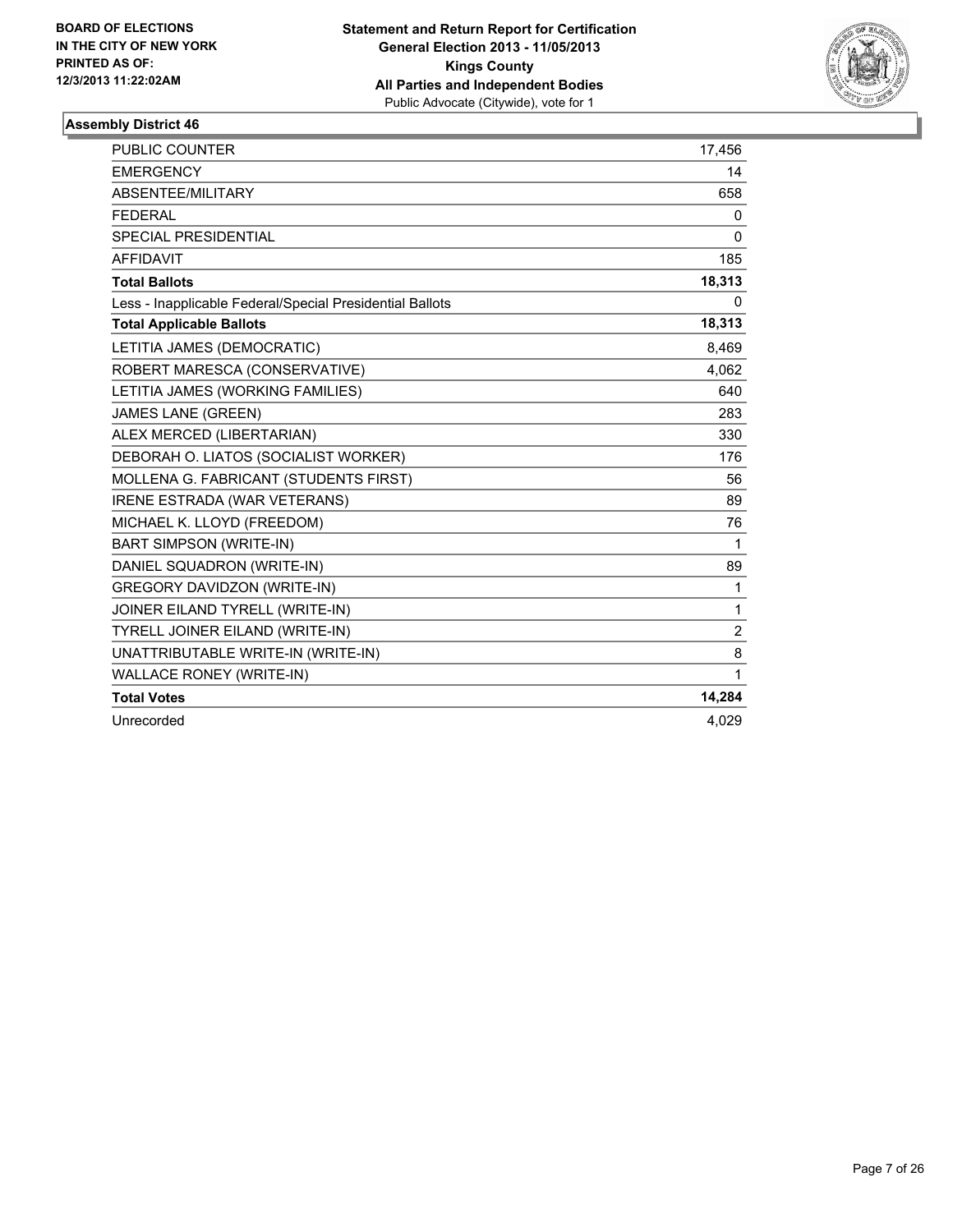

| <b>PUBLIC COUNTER</b>                                    | 9,699          |
|----------------------------------------------------------|----------------|
| <b>EMERGENCY</b>                                         | 0              |
| ABSENTEE/MILITARY                                        | 374            |
| <b>FEDERAL</b>                                           | 0              |
| <b>SPECIAL PRESIDENTIAL</b>                              | 0              |
| <b>AFFIDAVIT</b>                                         | 100            |
| <b>Total Ballots</b>                                     | 10,173         |
| Less - Inapplicable Federal/Special Presidential Ballots | 0              |
| <b>Total Applicable Ballots</b>                          | 10,173         |
| LETITIA JAMES (DEMOCRATIC)                               | 4,996          |
| ROBERT MARESCA (CONSERVATIVE)                            | 2,135          |
| LETITIA JAMES (WORKING FAMILIES)                         | 351            |
| <b>JAMES LANE (GREEN)</b>                                | 166            |
| ALEX MERCED (LIBERTARIAN)                                | 174            |
| DEBORAH O. LIATOS (SOCIALIST WORKER)                     | 89             |
| MOLLENA G. FABRICANT (STUDENTS FIRST)                    | 47             |
| IRENE ESTRADA (WAR VETERANS)                             | 63             |
| MICHAEL K. LLOYD (FREEDOM)                               | 43             |
| BETTY BONANNO (WRITE-IN)                                 | $\mathbf{1}$   |
| <b>BORIS SUCHKOV (WRITE-IN)</b>                          | 1              |
| DAN BONANNO (WRITE-IN)                                   | $\overline{2}$ |
| DANIEL SQUADRON (WRITE-IN)                               | 6              |
| DAVID KERRISON (WRITE-IN)                                | $\mathbf{1}$   |
| JIMMY MCMILLAN (WRITE-IN)                                | $\mathbf{1}$   |
| TATIANA LIBATTER (WRITE-IN)                              | 1              |
| UNATTRIBUTABLE WRITE-IN (WRITE-IN)                       | 9              |
| WILLIAM S. DAVIDSON (WRITE-IN)                           | 1              |
| <b>Total Votes</b>                                       | 8,087          |
| Unrecorded                                               | 2,086          |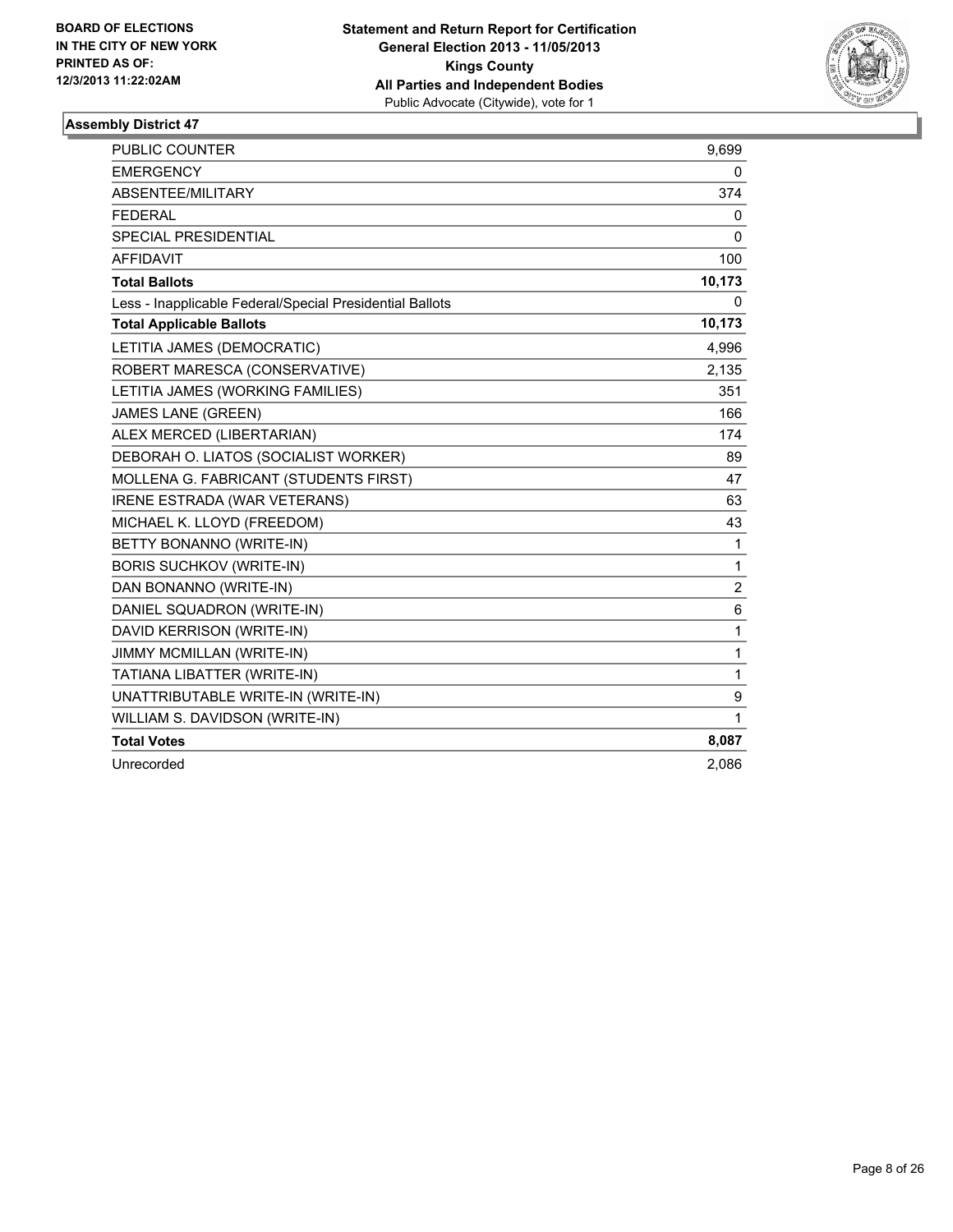

| <b>PUBLIC COUNTER</b>                                    | 15,584         |
|----------------------------------------------------------|----------------|
| <b>EMERGENCY</b>                                         | 0              |
| ABSENTEE/MILITARY                                        | 283            |
| <b>FEDERAL</b>                                           | 0              |
| SPECIAL PRESIDENTIAL                                     | 0              |
| <b>AFFIDAVIT</b>                                         | 197            |
| <b>Total Ballots</b>                                     | 16,064         |
| Less - Inapplicable Federal/Special Presidential Ballots | 0              |
| <b>Total Applicable Ballots</b>                          | 16,064         |
| LETITIA JAMES (DEMOCRATIC)                               | 6,172          |
| ROBERT MARESCA (CONSERVATIVE)                            | 3,959          |
| LETITIA JAMES (WORKING FAMILIES)                         | 427            |
| JAMES LANE (GREEN)                                       | 198            |
| ALEX MERCED (LIBERTARIAN)                                | 131            |
| DEBORAH O. LIATOS (SOCIALIST WORKER)                     | 152            |
| MOLLENA G. FABRICANT (STUDENTS FIRST)                    | 52             |
| IRENE ESTRADA (WAR VETERANS)                             | 61             |
| MICHAEL K. LLOYD (FREEDOM)                               | 42             |
| ABKHEN HESCHEL (WRITE-IN)                                | 1              |
| ANGELO DEMETROTOKOS (WRITE-IN)                           | 1              |
| BENDIT HALPERN (WRITE-IN)                                | 1              |
| <b>BRIAN SCHMITZ (WRITE-IN)</b>                          | 1              |
| CHAIN RUTNER (WRITE-IN)                                  | 1              |
| CHEZKY KATZ (WRITE-IN)                                   | 1              |
| DANIEL SQUADRON (WRITE-IN)                               | 8              |
| DAVID G GREENFIELD (WRITE-IN)                            | $\overline{2}$ |
| DAVID KATLENSTEIN (WRITE-IN)                             | 1              |
| ESTHER BERGMAN (WRITE-IN)                                | 1              |
| HILLEL ELY (WRITE-IN)                                    | 1              |
| IAN D GIRSHEK (WRITE-IN)                                 | 2              |
| IAN D. GIRSHEK (WRITE-IN)                                | 1              |
| <b>ISACC SHALON (WRITE-IN)</b>                           | 1              |
| JACOB FRICOBERE (WRITE-IN)                               | 1              |
| JOE LHOTA (WRITE-IN)                                     | 1              |
| JOHN DEWEY (WRITE-IN)                                    | 1              |
| KAK EN-UN (WRITE-IN)                                     | 1              |
| MOSHE MORIWITZ (WRITE-IN)                                | 1              |
| MOSHE WEBER (WRITE-IN)                                   | 1              |
| NAFTACY FRIEDES (WRITE-IN)                               | 1              |
| NAFTALI KELSERIN (WRITE-IN)                              | 1              |
| REUVEN ROSENBLUM (WRITE-IN)                              | 1              |
| SIMCHA FELDER (WRITE-IN)                                 | 1              |
| UNATTRIBUTABLE WRITE-IN (WRITE-IN)                       | 19             |
| YEBDS HEIRFELD (WRITE-IN)                                | 1              |
| YEHUDA KONSTAN (WRITE-IN)                                | 1              |
| YITZCHOK FLESCHER (WRITE-IN)                             | 1              |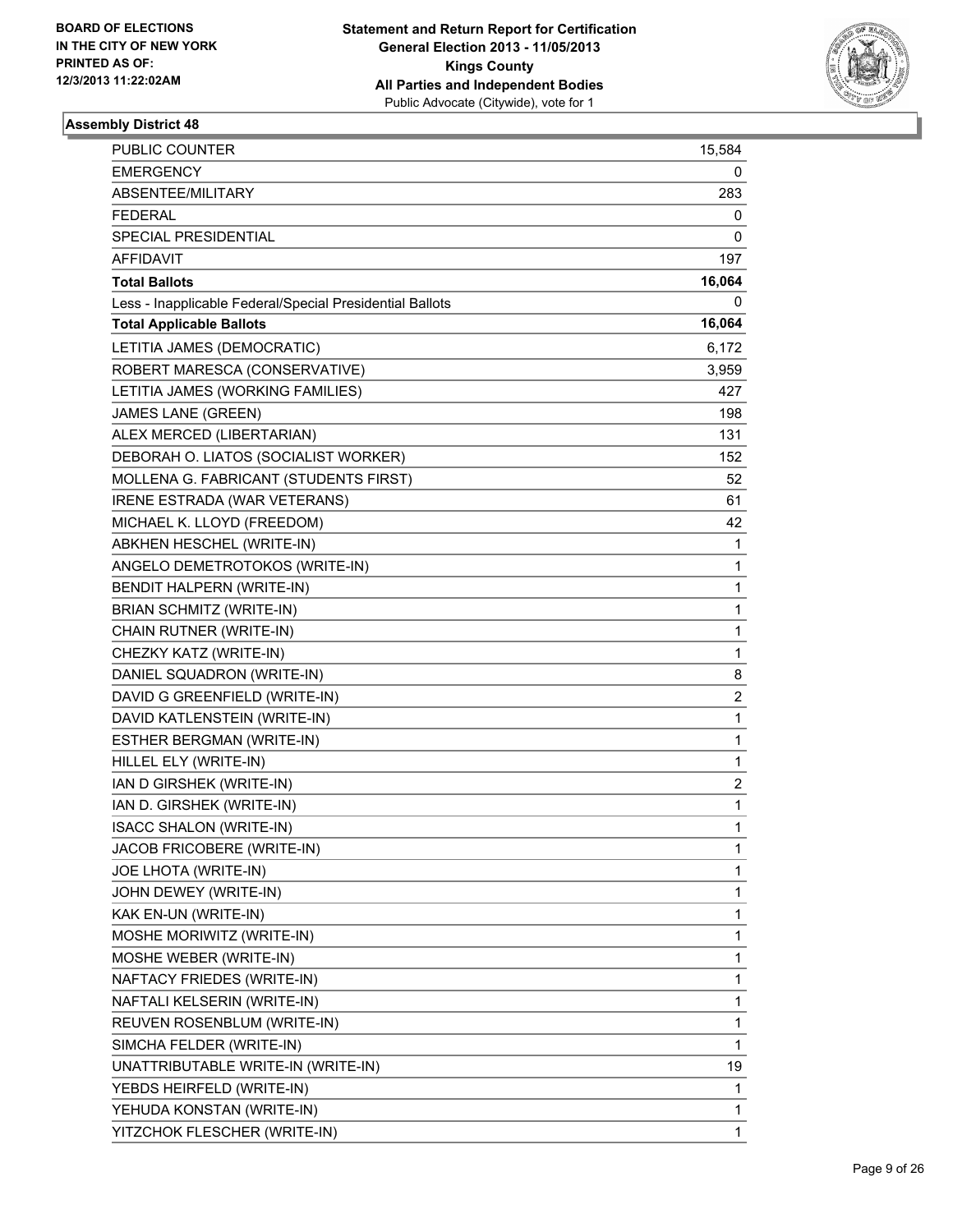

| <b>Total Votes</b>          | 11,249 |
|-----------------------------|--------|
| Unrecorded                  | 4.815  |
| <b>Assembly District 49</b> |        |

| PUBLIC COUNTER                                           | 7,584        |
|----------------------------------------------------------|--------------|
| <b>EMERGENCY</b>                                         | 70           |
| ABSENTEE/MILITARY                                        | 209          |
| <b>FEDERAL</b>                                           | 0            |
| SPECIAL PRESIDENTIAL                                     | $\Omega$     |
| <b>AFFIDAVIT</b>                                         | 74           |
| <b>Total Ballots</b>                                     | 7,937        |
| Less - Inapplicable Federal/Special Presidential Ballots | $\mathbf{0}$ |
| <b>Total Applicable Ballots</b>                          | 7,937        |
| LETITIA JAMES (DEMOCRATIC)                               | 3,910        |
| ROBERT MARESCA (CONSERVATIVE)                            | 1,832        |
| LETITIA JAMES (WORKING FAMILIES)                         | 285          |
| <b>JAMES LANE (GREEN)</b>                                | 128          |
| ALEX MERCED (LIBERTARIAN)                                | 83           |
| DEBORAH O. LIATOS (SOCIALIST WORKER)                     | 60           |
| MOLLENA G. FABRICANT (STUDENTS FIRST)                    | 22           |
| IRENE ESTRADA (WAR VETERANS)                             | 58           |
| MICHAEL K. LLOYD (FREEDOM)                               | 20           |
| DANIEL SQUADRON (WRITE-IN)                               | 6            |
| JEFF SMITH (WRITE-IN)                                    | 1            |
| JIMMY MCMILLAN (WRITE-IN)                                | 1            |
| JODY REED (WRITE-IN)                                     | $\mathbf{1}$ |
| JULLE HENDRICKS (WRITE-IN)                               | 1            |
| NINA HAEVAL (WRITE-IN)                                   | 1            |
| SIFER ASEPH (WRITE-IN)                                   | $\mathbf{1}$ |
| <b>Total Votes</b>                                       | 6,410        |
| Unrecorded                                               | 1,527        |
|                                                          |              |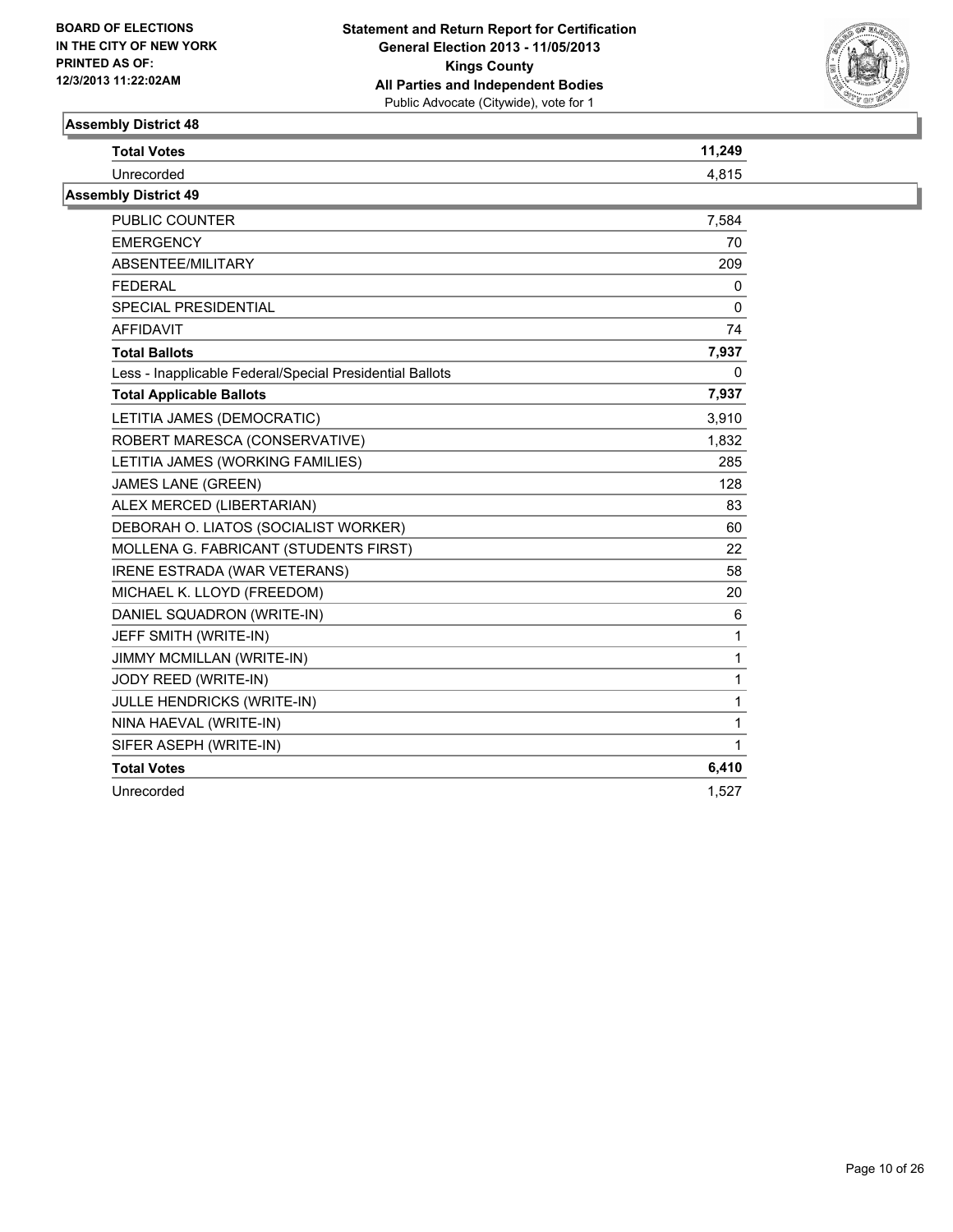

| <b>PUBLIC COUNTER</b>                                    | 15,157       |
|----------------------------------------------------------|--------------|
| <b>EMERGENCY</b>                                         | 3            |
| ABSENTEE/MILITARY                                        | 179          |
| <b>FEDERAL</b>                                           | 0            |
| <b>SPECIAL PRESIDENTIAL</b>                              | 0            |
| <b>AFFIDAVIT</b>                                         | 241          |
| <b>Total Ballots</b>                                     | 15,580       |
| Less - Inapplicable Federal/Special Presidential Ballots | 0            |
| <b>Total Applicable Ballots</b>                          | 15,580       |
| LETITIA JAMES (DEMOCRATIC)                               | 10,489       |
| ROBERT MARESCA (CONSERVATIVE)                            | 863          |
| LETITIA JAMES (WORKING FAMILIES)                         | 1,294        |
| <b>JAMES LANE (GREEN)</b>                                | 402          |
| ALEX MERCED (LIBERTARIAN)                                | 142          |
| DEBORAH O. LIATOS (SOCIALIST WORKER)                     | 85           |
| MOLLENA G. FABRICANT (STUDENTS FIRST)                    | 22           |
| <b>IRENE ESTRADA (WAR VETERANS)</b>                      | 47           |
| MICHAEL K. LLOYD (FREEDOM)                               | 16           |
| ALLGGRA ROMITA (WRITE-IN)                                | $\mathbf{1}$ |
| ARISDAR MILLER (WRITE-IN)                                | $\mathbf{1}$ |
| <b>BRITTANY STIGLER (WRITE-IN)</b>                       | 1            |
| BRONWGER FLEMING JONES (WRITE-IN)                        | 1            |
| DANIEL SQUADRON (WRITE-IN)                               | 16           |
| JOSEOH WEBER (WRITE-IN)                                  | 1            |
| MARUS MASRI (WRITE-IN)                                   | 1            |
| MITT ROMNEY (WRITE-IN)                                   | 1            |
| MONIQUE MC WILLIAMS (WRITE-IN)                           | 1            |
| UNATTRIBUTABLE WRITE-IN (WRITE-IN)                       | 13           |
| <b>Total Votes</b>                                       | 13,397       |
| Unrecorded                                               | 2,183        |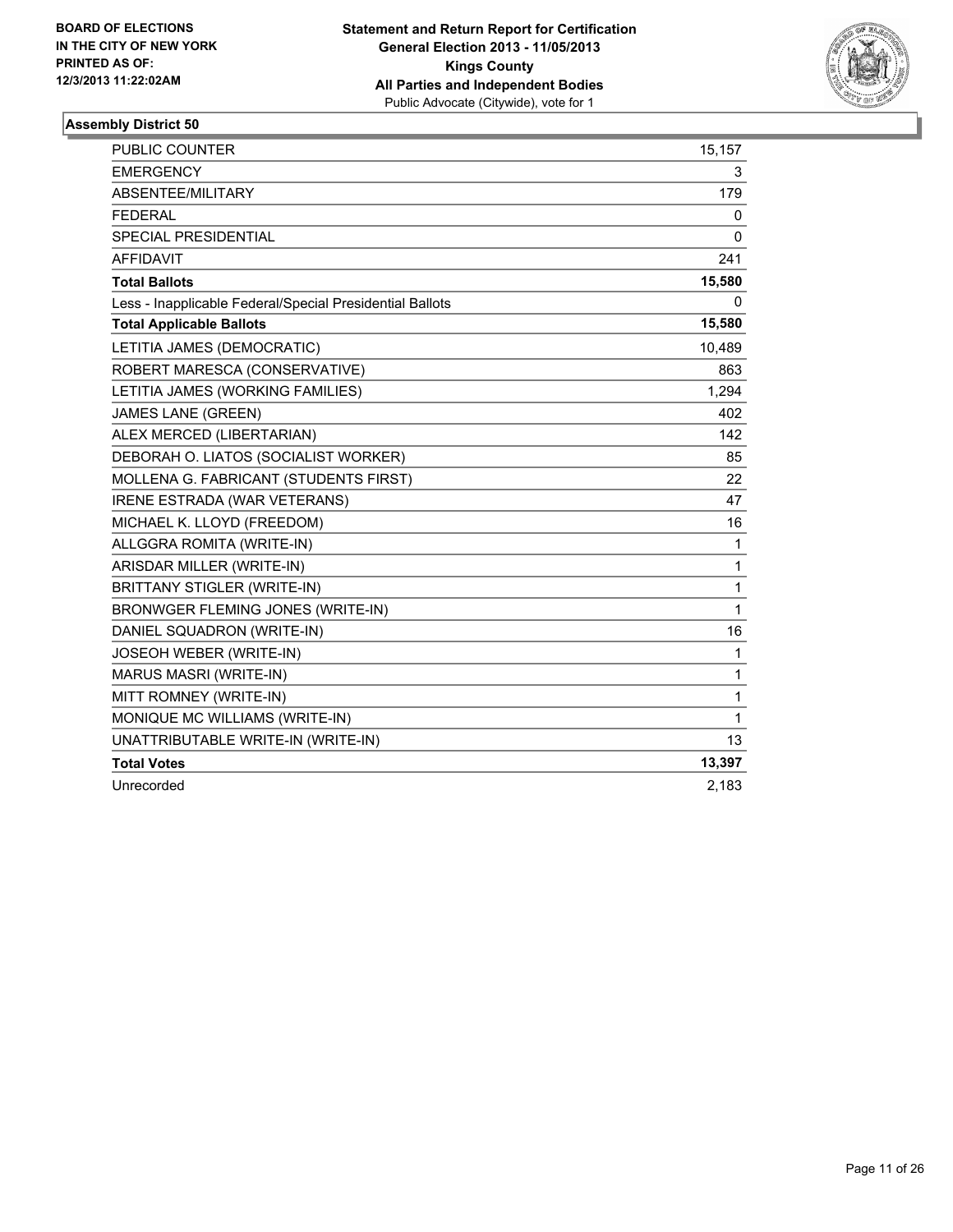

| <b>PUBLIC COUNTER</b>                                    | 10,963         |
|----------------------------------------------------------|----------------|
| <b>EMERGENCY</b>                                         | 1              |
| ABSENTEE/MILITARY                                        | 197            |
| <b>FEDERAL</b>                                           | 0              |
| <b>SPECIAL PRESIDENTIAL</b>                              | $\mathbf{0}$   |
| <b>AFFIDAVIT</b>                                         | 163            |
| <b>Total Ballots</b>                                     | 11,324         |
| Less - Inapplicable Federal/Special Presidential Ballots | 0              |
| <b>Total Applicable Ballots</b>                          | 11,324         |
| LETITIA JAMES (DEMOCRATIC)                               | 7,504          |
| ROBERT MARESCA (CONSERVATIVE)                            | 910            |
| LETITIA JAMES (WORKING FAMILIES)                         | 1,064          |
| <b>JAMES LANE (GREEN)</b>                                | 265            |
| ALEX MERCED (LIBERTARIAN)                                | 139            |
| DEBORAH O. LIATOS (SOCIALIST WORKER)                     | 84             |
| MOLLENA G. FABRICANT (STUDENTS FIRST)                    | 28             |
| <b>IRENE ESTRADA (WAR VETERANS)</b>                      | 75             |
| MICHAEL K. LLOYD (FREEDOM)                               | 18             |
| CHRISTOPHER DEMIC (WRITE-IN)                             | $\mathbf{1}$   |
| DANIEL SQUADRON (WRITE-IN)                               | 6              |
| JACOB TILORE (WRITE-IN)                                  | 1              |
| KELVIN LI (WRITE-IN)                                     | 1              |
| MEIR FOGEL (WRITE-IN)                                    | 1              |
| UNATTRIBUTABLE WRITE-IN (WRITE-IN)                       | $\overline{2}$ |
| <b>Total Votes</b>                                       | 10,099         |
| Unrecorded                                               | 1.225          |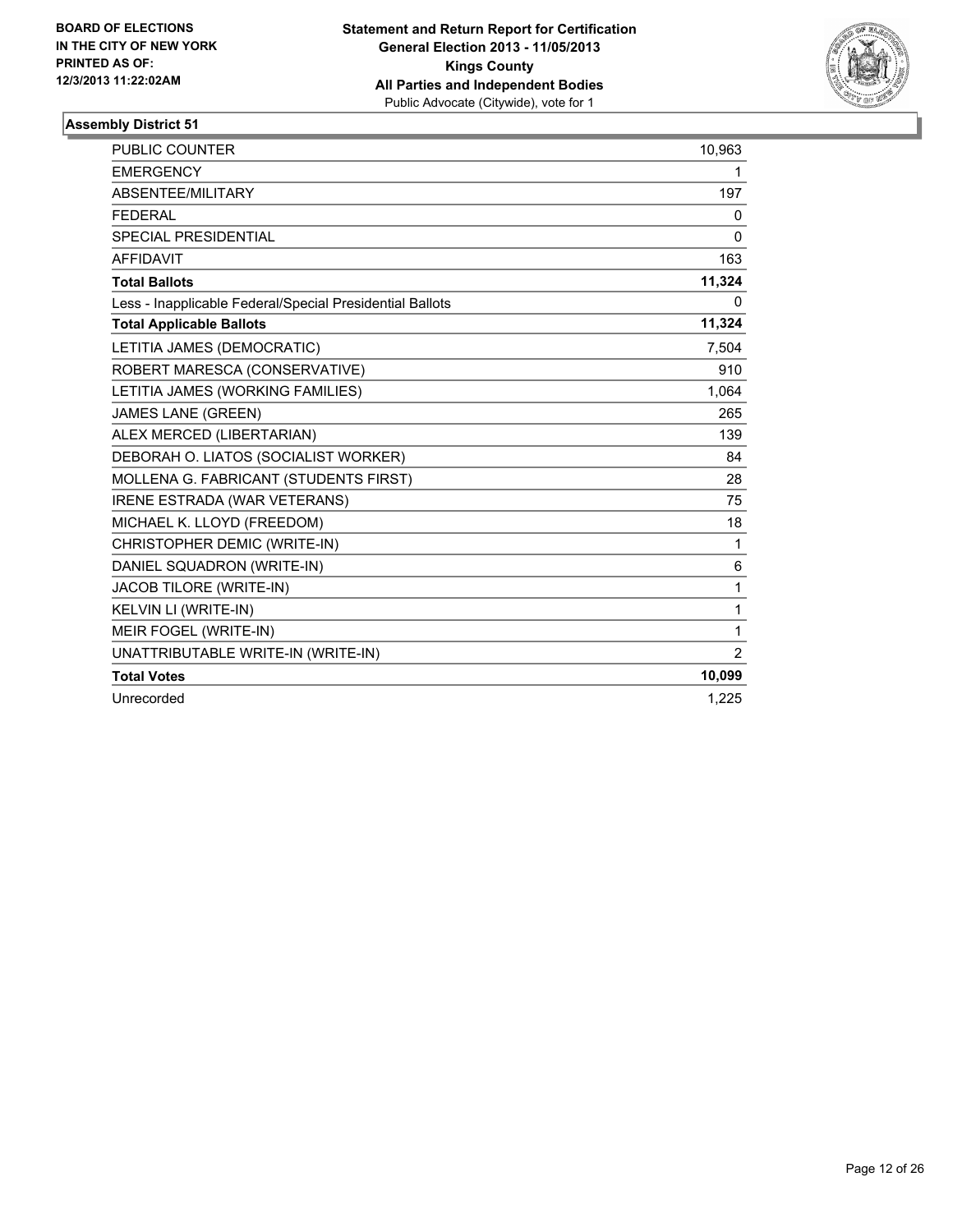

| <b>PUBLIC COUNTER</b>                                    | 28,638      |
|----------------------------------------------------------|-------------|
| <b>EMERGENCY</b>                                         | 1,017       |
| ABSENTEE/MILITARY                                        | 753         |
| <b>FEDERAL</b>                                           | 0           |
| SPECIAL PRESIDENTIAL                                     | 0           |
| AFFIDAVIT                                                | 376         |
| <b>Total Ballots</b>                                     | 30,784      |
| Less - Inapplicable Federal/Special Presidential Ballots | 0           |
| <b>Total Applicable Ballots</b>                          | 30,784      |
| LETITIA JAMES (DEMOCRATIC)                               | 20,860      |
| ROBERT MARESCA (CONSERVATIVE)                            | 1,863       |
| LETITIA JAMES (WORKING FAMILIES)                         | 4,393       |
| JAMES LANE (GREEN)                                       | 982         |
| ALEX MERCED (LIBERTARIAN)                                | 404         |
| DEBORAH O. LIATOS (SOCIALIST WORKER)                     | 134         |
| MOLLENA G. FABRICANT (STUDENTS FIRST)                    | 58          |
| IRENE ESTRADA (WAR VETERANS)                             | 60          |
| MICHAEL K. LLOYD (FREEDOM)                               | 26          |
| ADAM SHAMOSH (WRITE-IN)                                  | 1           |
| BEVERLY DAINSR (WRITE-IN)                                | 1           |
| BRAD LANDER (WRITE-IN)                                   | 1           |
| CHRISTIAN MASSIMORE (WRITE-IN)                           | 3           |
| DANIEL SQUADRON (WRITE-IN)                               | 41          |
| DAVID SQUADRON (WRITE-IN)                                | 1           |
| DEBRA DEWAM (WRITE-IN)                                   | 1           |
| ELIOT SPITZER (WRITE-IN)                                 | 2           |
| <b>GENE RUSSIANAFF (WRITE-IN)</b>                        | 1           |
| JAY RAIBOURN (WRITE-IN)                                  | 1           |
| JENNY FARRELLY (WRITE-IN)                                | 1           |
| <b>JOSHUA KESHER (WRITE-IN)</b>                          | $\mathbf 1$ |
| JUDY BROWN (WRITE-IN)                                    | 1           |
| KEN AWERNECK (WRITE-IN)                                  | 1           |
| LISA GRAY (WRITE-IN)                                     | 1           |
| MICHAEL BLOOMBERG (WRITE-IN)                             | 2           |
| MIKE BLOOMBERG (WRITE-IN)                                | 1           |
| PETER SIEGAL (WRITE-IN)                                  | 1           |
| SIDIGUE WAI (WRITE-IN)                                   | 1           |
| SOPHIA BELSMERS (WRITE-IN)                               | 1           |
| TOM PAYNE (WRITE-IN)                                     | 1           |
| UNATTRIBUTABLE WRITE-IN (WRITE-IN)                       | 11          |
| WILLIAM HEINDEN (WRITE-IN)                               | 1           |
| <b>Total Votes</b>                                       | 28,857      |
| Unrecorded                                               | 1,927       |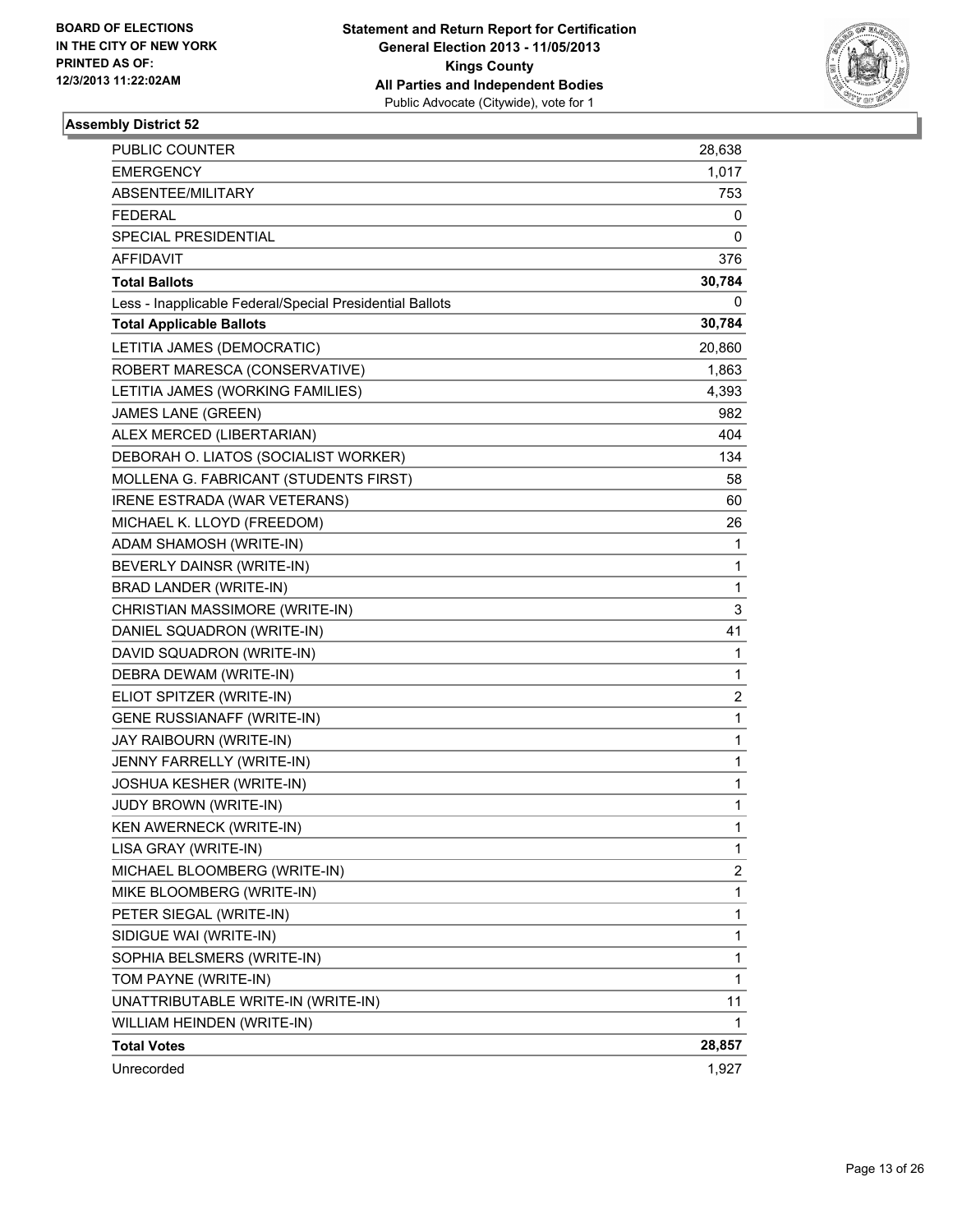

| PUBLIC COUNTER                                           | 12,315 |
|----------------------------------------------------------|--------|
| <b>EMERGENCY</b>                                         | 53     |
| <b>ABSENTEE/MILITARY</b>                                 | 124    |
| <b>FEDERAL</b>                                           | 0      |
| SPECIAL PRESIDENTIAL                                     | 0      |
| <b>AFFIDAVIT</b>                                         | 214    |
| <b>Total Ballots</b>                                     | 12,706 |
| Less - Inapplicable Federal/Special Presidential Ballots | 0      |
| <b>Total Applicable Ballots</b>                          | 12,706 |
| LETITIA JAMES (DEMOCRATIC)                               | 9,637  |
| ROBERT MARESCA (CONSERVATIVE)                            | 311    |
| LETITIA JAMES (WORKING FAMILIES)                         | 810    |
| <b>JAMES LANE (GREEN)</b>                                | 211    |
| ALEX MERCED (LIBERTARIAN)                                | 71     |
| DEBORAH O. LIATOS (SOCIALIST WORKER)                     | 71     |
| MOLLENA G. FABRICANT (STUDENTS FIRST)                    | 21     |
| <b>IRENE ESTRADA (WAR VETERANS)</b>                      | 55     |
| MICHAEL K. LLOYD (FREEDOM)                               | 14     |
| DANIEL SQUADRON (WRITE-IN)                               | 3      |
| RON BURGENDY (WRITE-IN)                                  | 1      |
| UNATTRIBUTABLE WRITE-IN (WRITE-IN)                       | 9      |
| <b>Total Votes</b>                                       | 11,214 |
| Unrecorded                                               | 1,492  |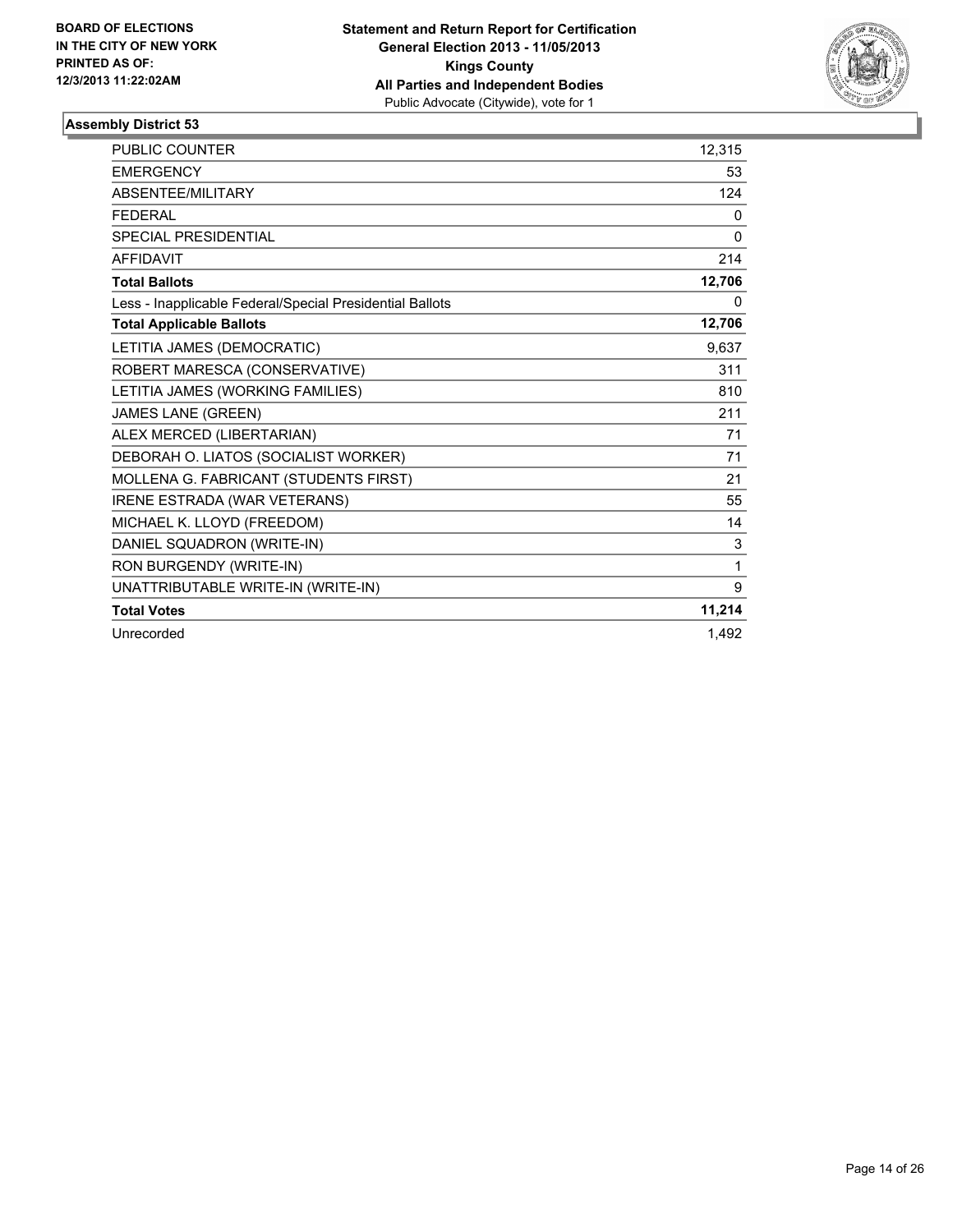

| PUBLIC COUNTER                                           | 9,847    |
|----------------------------------------------------------|----------|
| <b>EMERGENCY</b>                                         | 16       |
| ABSENTEE/MILITARY                                        | 107      |
| <b>FFDFRAI</b>                                           | 0        |
| SPECIAL PRESIDENTIAL                                     | $\Omega$ |
| <b>AFFIDAVIT</b>                                         | 190      |
| <b>Total Ballots</b>                                     | 10,160   |
| Less - Inapplicable Federal/Special Presidential Ballots | 0        |
| <b>Total Applicable Ballots</b>                          | 10,160   |
| LETITIA JAMES (DEMOCRATIC)                               | 8,741    |
| ROBERT MARESCA (CONSERVATIVE)                            | 178      |
| LETITIA JAMES (WORKING FAMILIES)                         | 349      |
| <b>JAMES LANE (GREEN)</b>                                | 46       |
| ALEX MERCED (LIBERTARIAN)                                | 51       |
| DEBORAH O. LIATOS (SOCIALIST WORKER)                     | 25       |
| MOLLENA G. FABRICANT (STUDENTS FIRST)                    | 17       |
| <b>IRENE ESTRADA (WAR VETERANS)</b>                      | 38       |
| MICHAEL K. LLOYD (FREEDOM)                               | 5        |
| BARBARA C RENDER (WRITE-IN)                              | 1        |
| DANIEL SQUADRON (WRITE-IN)                               | 3        |
| UNATTRIBUTABLE WRITE-IN (WRITE-IN)                       | 1        |
| <b>Total Votes</b>                                       | 9,455    |
| Unrecorded                                               | 705      |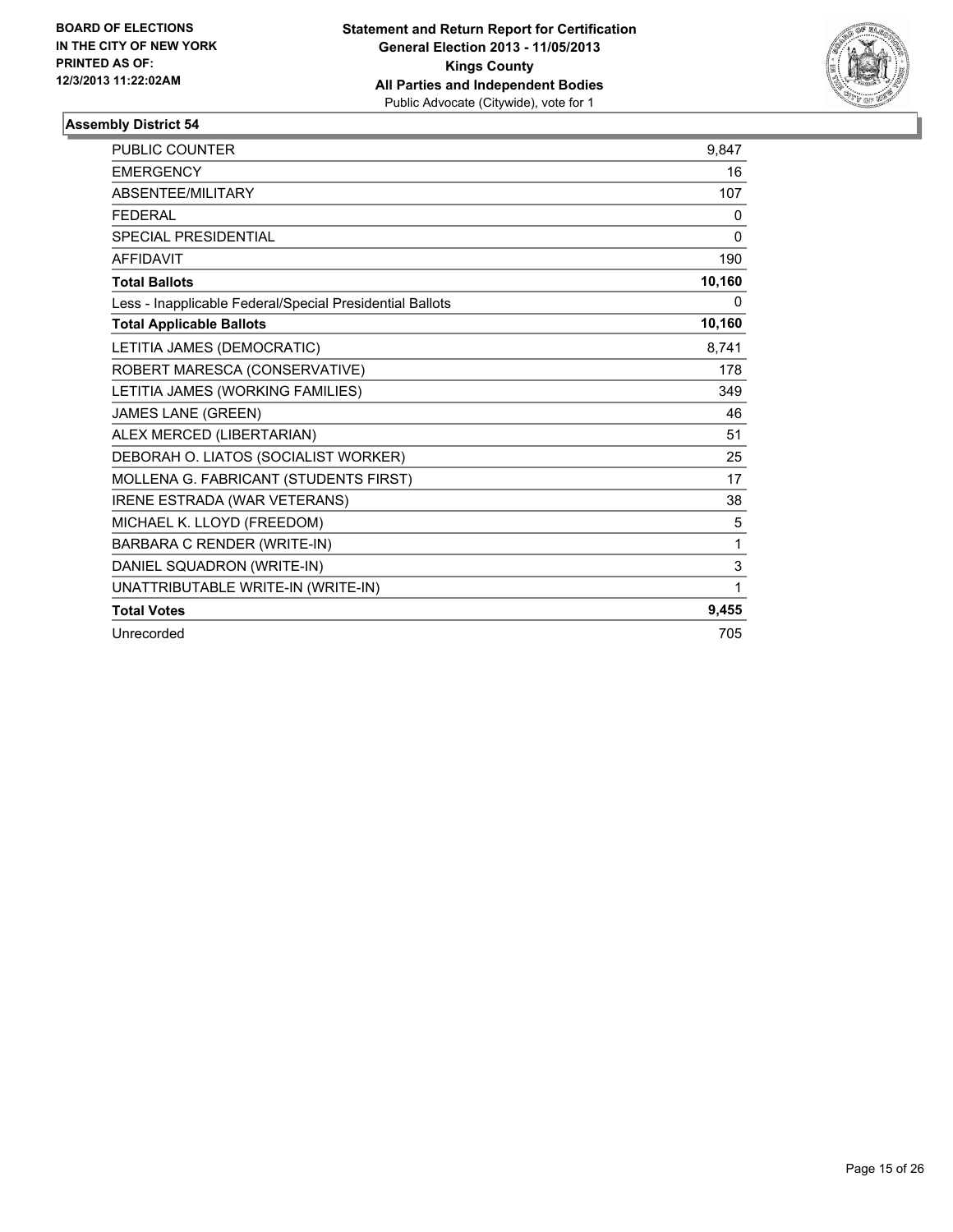

| <b>PUBLIC COUNTER</b>                                    | 13,948         |
|----------------------------------------------------------|----------------|
| <b>EMERGENCY</b>                                         | $\overline{2}$ |
| ABSENTEE/MILITARY                                        | 192            |
| <b>FEDERAL</b>                                           | 0              |
| <b>SPECIAL PRESIDENTIAL</b>                              | 0              |
| <b>AFFIDAVIT</b>                                         | 235            |
| <b>Total Ballots</b>                                     | 14,377         |
| Less - Inapplicable Federal/Special Presidential Ballots | 0              |
| <b>Total Applicable Ballots</b>                          | 14,377         |
| LETITIA JAMES (DEMOCRATIC)                               | 13,202         |
| ROBERT MARESCA (CONSERVATIVE)                            | 108            |
| LETITIA JAMES (WORKING FAMILIES)                         | 369            |
| <b>JAMES LANE (GREEN)</b>                                | 34             |
| ALEX MERCED (LIBERTARIAN)                                | 17             |
| DEBORAH O. LIATOS (SOCIALIST WORKER)                     | 18             |
| MOLLENA G. FABRICANT (STUDENTS FIRST)                    | 5              |
| <b>IRENE ESTRADA (WAR VETERANS)</b>                      | 20             |
| MICHAEL K. LLOYD (FREEDOM)                               | 19             |
| MARK GREEN (WRITE-IN)                                    | 1              |
| SHAWN BOWDON (WRITE-IN)                                  | 1              |
| TERELL JOINER ESLAD (WRITE-IN)                           | 1              |
| <b>Total Votes</b>                                       | 13,795         |
| Unrecorded                                               | 582            |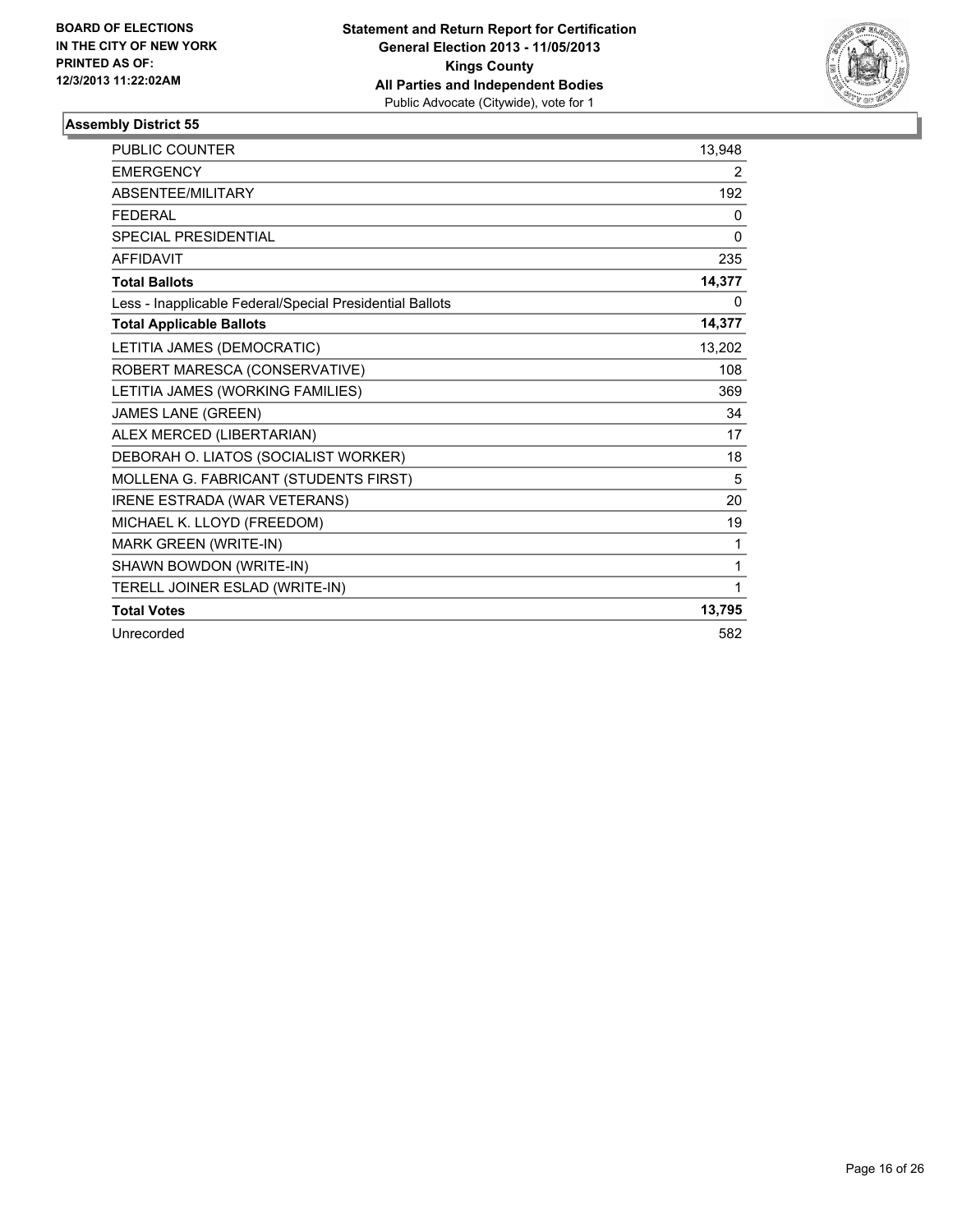

| PUBLIC COUNTER                                           | 17.641       |
|----------------------------------------------------------|--------------|
| <b>EMERGENCY</b>                                         | 30           |
| ABSENTEE/MILITARY                                        | 223          |
| <b>FEDERAL</b>                                           | 0            |
| <b>SPECIAL PRESIDENTIAL</b>                              | $\mathbf{0}$ |
| <b>AFFIDAVIT</b>                                         | 263          |
| <b>Total Ballots</b>                                     | 18,157       |
| Less - Inapplicable Federal/Special Presidential Ballots | 0            |
| <b>Total Applicable Ballots</b>                          | 18,157       |
| LETITIA JAMES (DEMOCRATIC)                               | 16.447       |
| ROBERT MARESCA (CONSERVATIVE)                            | 109          |
| LETITIA JAMES (WORKING FAMILIES)                         | 841          |
| JAMES LANE (GREEN)                                       | 105          |
| ALEX MERCED (LIBERTARIAN)                                | 33           |
| DEBORAH O. LIATOS (SOCIALIST WORKER)                     | 36           |
| MOLLENA G. FABRICANT (STUDENTS FIRST)                    | 9            |
| <b>IRENE ESTRADA (WAR VETERANS)</b>                      | 14           |
| MICHAEL K. LLOYD (FREEDOM)                               | 34           |
| DANIEL SQUADRON (WRITE-IN)                               | 3            |
| <b>MARY NATERS (WRITE-IN)</b>                            | 1            |
| MATT WELCH (WRITE-IN)                                    | 1            |
| UNATTRIBUTABLE WRITE-IN (WRITE-IN)                       | 2            |
| <b>Total Votes</b>                                       | 17,635       |
| Unrecorded                                               | 522          |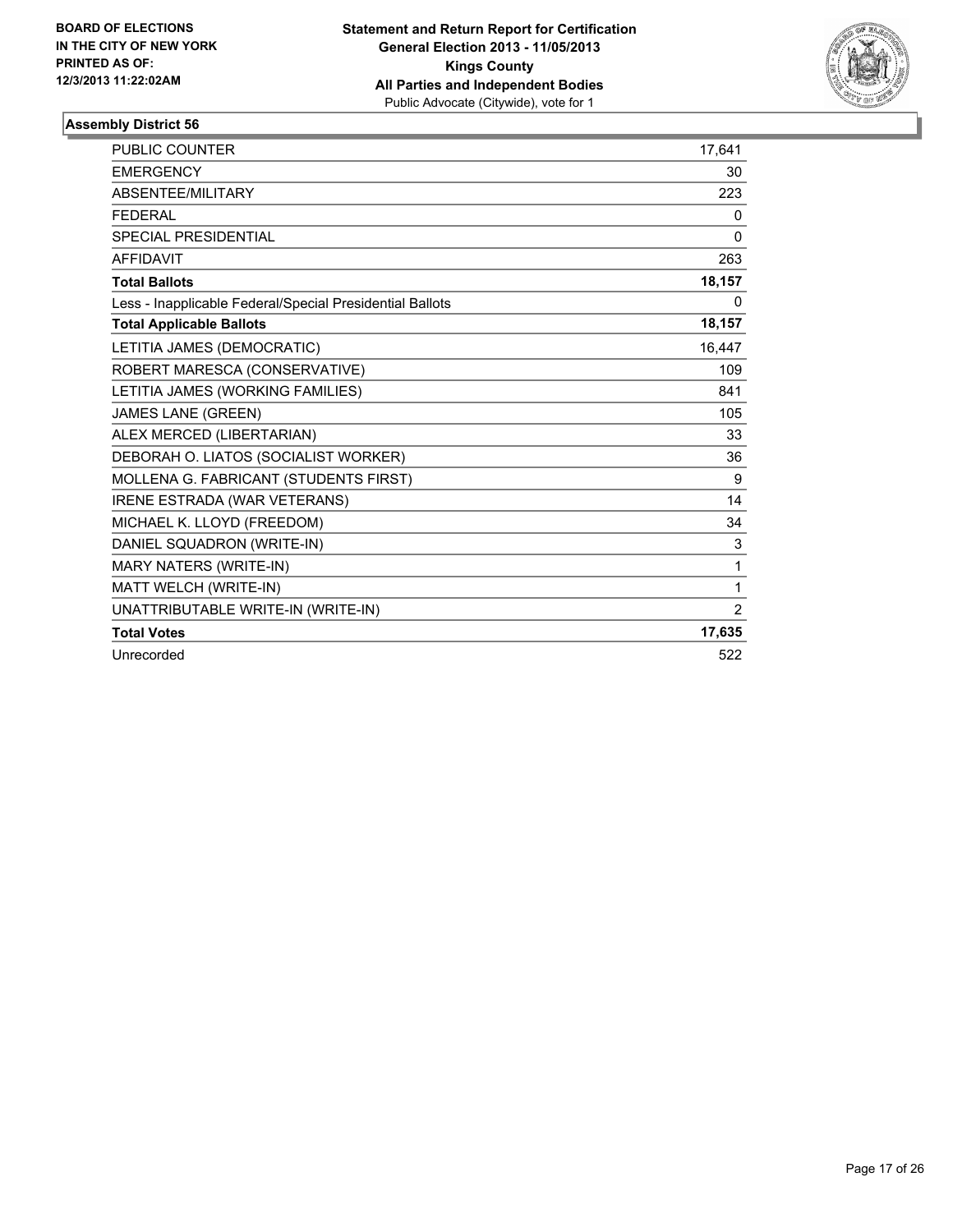

| <b>PUBLIC COUNTER</b>                                    | 24,525         |
|----------------------------------------------------------|----------------|
| <b>EMERGENCY</b>                                         | 122            |
| ABSENTEE/MILITARY                                        | 573            |
| <b>FEDERAL</b>                                           | 0              |
| <b>SPECIAL PRESIDENTIAL</b>                              | 0              |
| <b>AFFIDAVIT</b>                                         | 410            |
| <b>Total Ballots</b>                                     | 25,630         |
| Less - Inapplicable Federal/Special Presidential Ballots | 0              |
| <b>Total Applicable Ballots</b>                          | 25,630         |
| LETITIA JAMES (DEMOCRATIC)                               | 21,229         |
| ROBERT MARESCA (CONSERVATIVE)                            | 285            |
| LETITIA JAMES (WORKING FAMILIES)                         | 2.721          |
| <b>JAMES LANE (GREEN)</b>                                | 405            |
| ALEX MERCED (LIBERTARIAN)                                | 108            |
| DEBORAH O. LIATOS (SOCIALIST WORKER)                     | 71             |
| MOLLENA G. FABRICANT (STUDENTS FIRST)                    | 28             |
| IRENE ESTRADA (WAR VETERANS)                             | 18             |
| MICHAEL K. LLOYD (FREEDOM)                               | 28             |
| <b>BRASE ROGERS (WRITE-IN)</b>                           | $\mathbf{1}$   |
| CHRISTINE QUINN (WRITE-IN)                               | $\mathbf{1}$   |
| DANIEL SQUADRON (WRITE-IN)                               | 15             |
| MICHAEL L MARRELLA (WRITE-IN)                            | $\overline{2}$ |
| MICHAEL L. MARRELLA (WRITE-IN)                           | $\mathbf{1}$   |
| MIKE BLOOMBERG (WRITE-IN)                                | 1              |
| SUSAN R TUCKER (WRITE-IN)                                | $\mathbf{1}$   |
| UNATTRIBUTABLE WRITE-IN (WRITE-IN)                       | 8              |
| <b>Total Votes</b>                                       | 24,923         |
| Unrecorded                                               | 707            |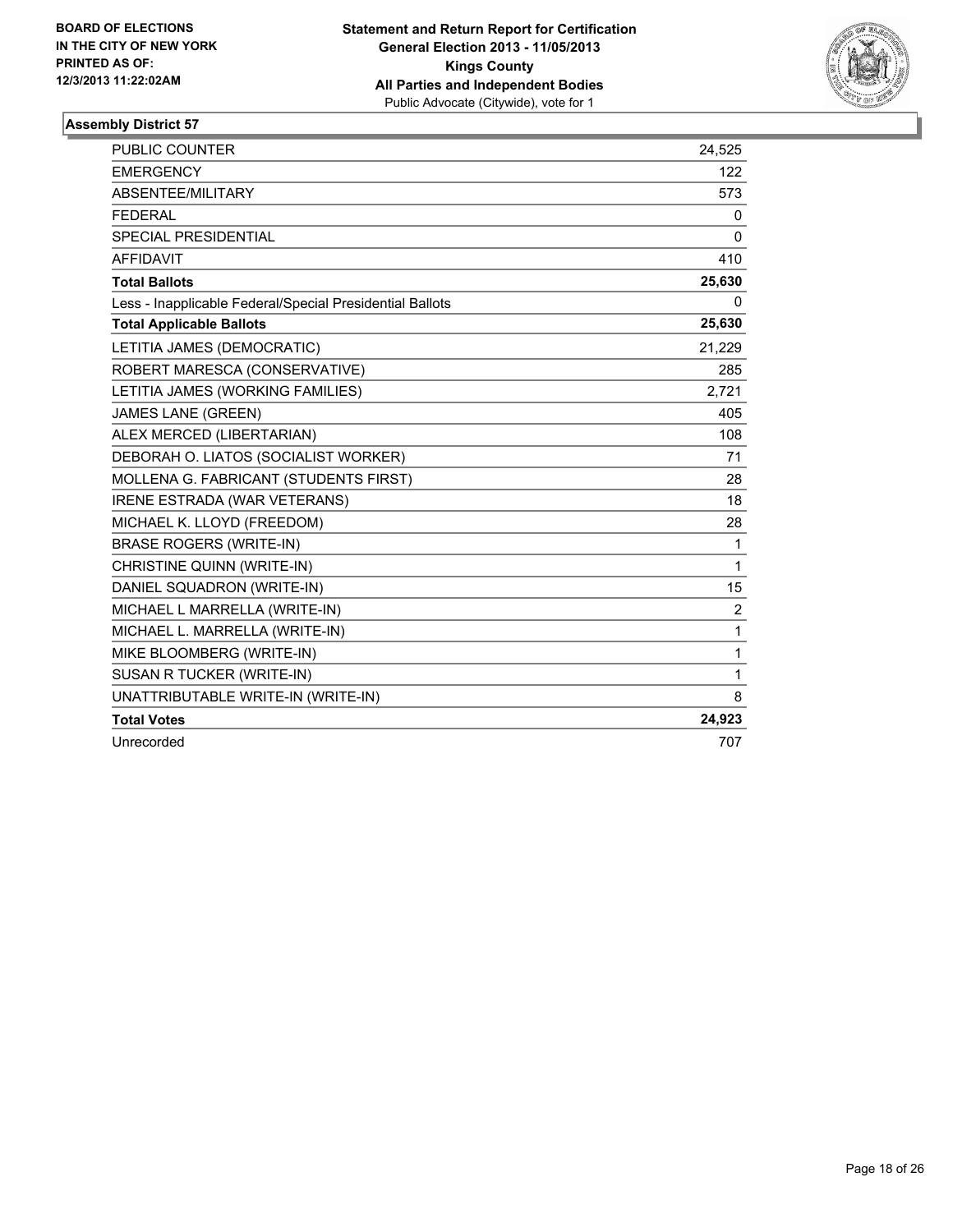

| PUBLIC COUNTER                                           | 19.411 |
|----------------------------------------------------------|--------|
| <b>EMERGENCY</b>                                         | 1      |
| ABSENTEE/MILITARY                                        | 359    |
| <b>FEDERAL</b>                                           | 0      |
| <b>SPECIAL PRESIDENTIAL</b>                              | 0      |
| <b>AFFIDAVIT</b>                                         | 287    |
| <b>Total Ballots</b>                                     | 20,058 |
| Less - Inapplicable Federal/Special Presidential Ballots | 0      |
| <b>Total Applicable Ballots</b>                          | 20,058 |
| LETITIA JAMES (DEMOCRATIC)                               | 18,854 |
| ROBERT MARESCA (CONSERVATIVE)                            | 173    |
| LETITIA JAMES (WORKING FAMILIES)                         | 402    |
| JAMES LANE (GREEN)                                       | 23     |
| ALEX MERCED (LIBERTARIAN)                                | 19     |
| DEBORAH O. LIATOS (SOCIALIST WORKER)                     | 13     |
| MOLLENA G. FABRICANT (STUDENTS FIRST)                    | 10     |
| <b>IRENE ESTRADA (WAR VETERANS)</b>                      | 5      |
| MICHAEL K. LLOYD (FREEDOM)                               | 8      |
| <b>ASON UNIQUE (WRITE-IN)</b>                            | 1      |
| ELIOT SPITZER (WRITE-IN)                                 | 1      |
| UNATTRIBUTABLE WRITE-IN (WRITE-IN)                       | 3      |
| <b>Total Votes</b>                                       | 19,512 |
| Unrecorded                                               | 546    |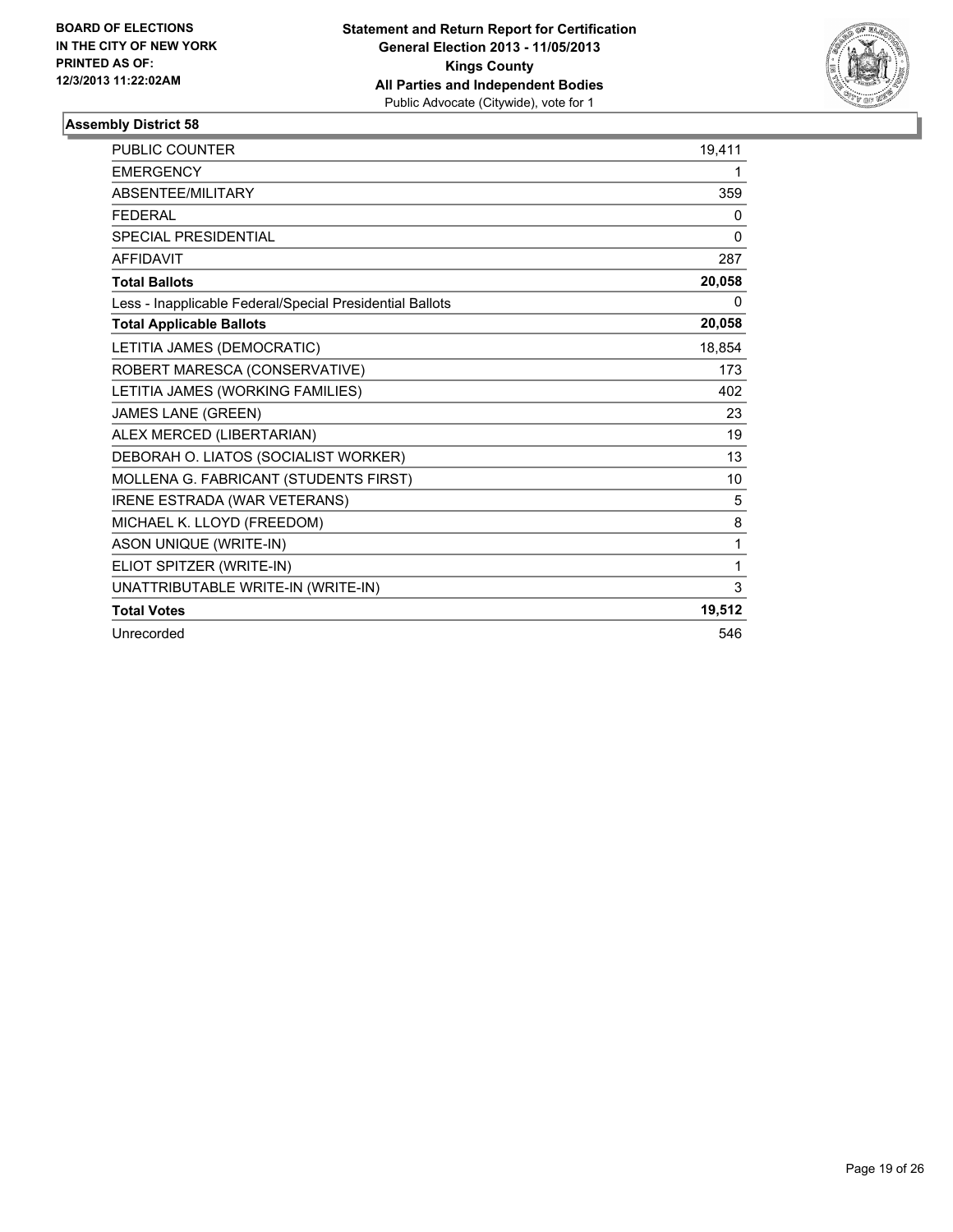

| <b>PUBLIC COUNTER</b>                                    | 19,786       |
|----------------------------------------------------------|--------------|
| <b>EMERGENCY</b>                                         | 3            |
| ABSENTEE/MILITARY                                        | 339          |
| <b>FEDERAL</b>                                           | 0            |
| <b>SPECIAL PRESIDENTIAL</b>                              | 0            |
| <b>AFFIDAVIT</b>                                         | 250          |
| <b>Total Ballots</b>                                     | 20,378       |
| Less - Inapplicable Federal/Special Presidential Ballots | 0            |
| <b>Total Applicable Ballots</b>                          | 20,378       |
| LETITIA JAMES (DEMOCRATIC)                               | 15,090       |
| ROBERT MARESCA (CONSERVATIVE)                            | 2,743        |
| LETITIA JAMES (WORKING FAMILIES)                         | 440          |
| <b>JAMES LANE (GREEN)</b>                                | 97           |
| ALEX MERCED (LIBERTARIAN)                                | 91           |
| DEBORAH O. LIATOS (SOCIALIST WORKER)                     | 46           |
| MOLLENA G. FABRICANT (STUDENTS FIRST)                    | 27           |
| <b>IRENE ESTRADA (WAR VETERANS)</b>                      | 46           |
| MICHAEL K. LLOYD (FREEDOM)                               | 18           |
| CLAUDE EARL DERWITT III (WRITE-IN)                       | $\mathbf 1$  |
| DANIEL SQUADRON (WRITE-IN)                               | $\mathbf{1}$ |
| GISDLE CASTRO (WRITE-IN)                                 | 1            |
| NIKKI MAURO (WRITE-IN)                                   | 1            |
| SIDNEY BROFSKY (WRITE-IN)                                | $\mathbf{1}$ |
| STEWART MILSTEIN (WRITE-IN)                              | $\mathbf 1$  |
| TRELL JOINER-EILAND (WRITE-IN)                           | 1            |
| TYRELL JOINER EILAND (WRITE-IN)                          | 1            |
| UNATTRIBUTABLE WRITE-IN (WRITE-IN)                       | $\mathbf{1}$ |
| <b>Total Votes</b>                                       | 18,607       |
| Unrecorded                                               | 1,771        |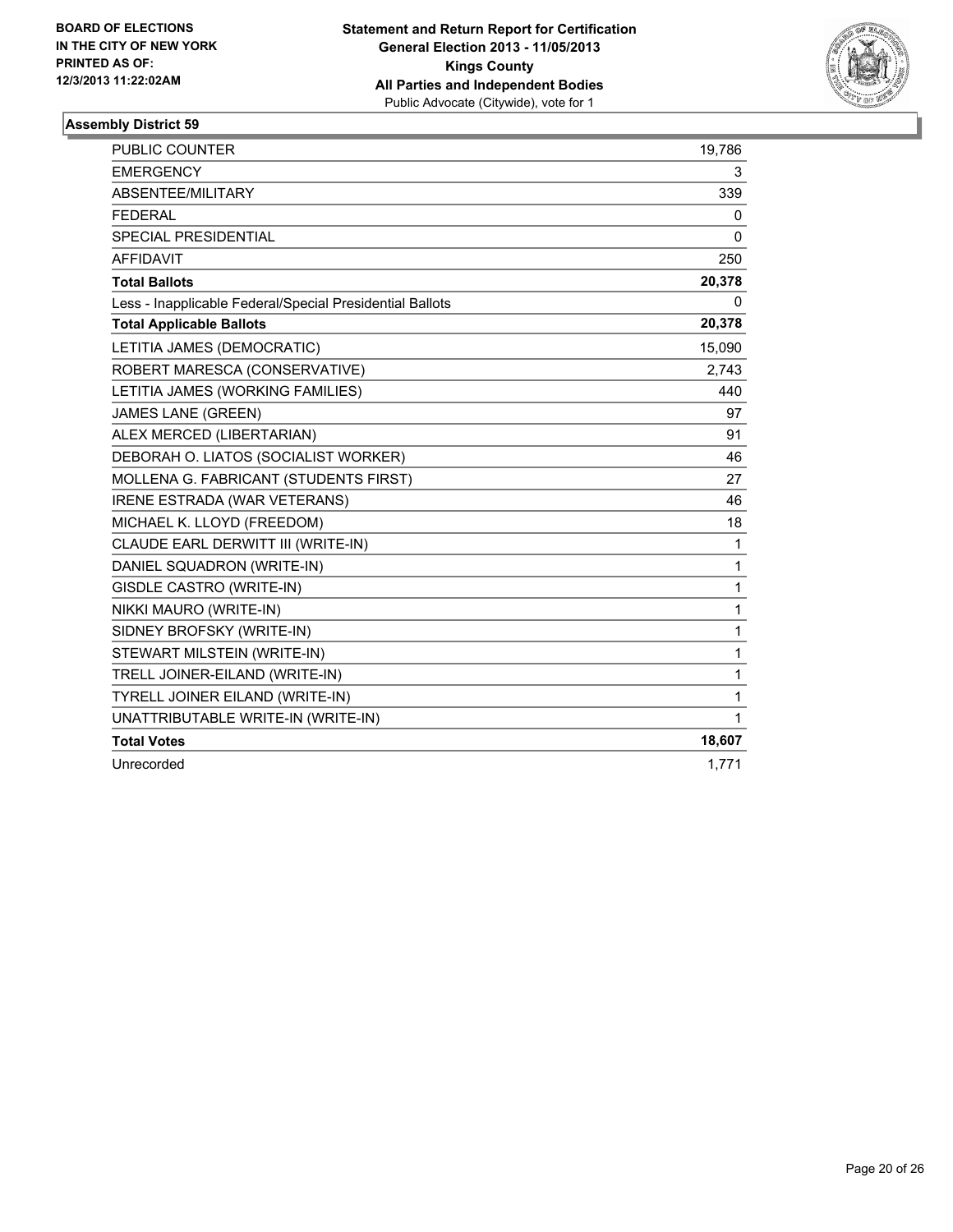

| <b>PUBLIC COUNTER</b>                                    | 16,891         |
|----------------------------------------------------------|----------------|
| <b>EMERGENCY</b>                                         | 11             |
| ABSENTEE/MILITARY                                        | 159            |
| <b>FEDERAL</b>                                           | 0              |
| SPECIAL PRESIDENTIAL                                     | $\Omega$       |
| <b>AFFIDAVIT</b>                                         | 253            |
| <b>Total Ballots</b>                                     | 17,314         |
| Less - Inapplicable Federal/Special Presidential Ballots | 0              |
| <b>Total Applicable Ballots</b>                          | 17,314         |
| LETITIA JAMES (DEMOCRATIC)                               | 15.705         |
| ROBERT MARESCA (CONSERVATIVE)                            | 144            |
| LETITIA JAMES (WORKING FAMILIES)                         | 449            |
| <b>JAMES LANE (GREEN)</b>                                | 50             |
| ALEX MERCED (LIBERTARIAN)                                | 33             |
| DEBORAH O. LIATOS (SOCIALIST WORKER)                     | 21             |
| MOLLENA G. FABRICANT (STUDENTS FIRST)                    | 8              |
| <b>IRENE ESTRADA (WAR VETERANS)</b>                      | 21             |
| MICHAEL K. LLOYD (FREEDOM)                               | 19             |
| DANIEL SQUADRON (WRITE-IN)                               | 1              |
| PAMELA BROADNAX (WRITE-IN)                               | 1              |
| TYRELL JOINER EILAND (WRITE-IN)                          | 1              |
| UNATTRIBUTABLE WRITE-IN (WRITE-IN)                       | $\overline{7}$ |
| <b>Total Votes</b>                                       | 16,460         |
| Unrecorded                                               | 854            |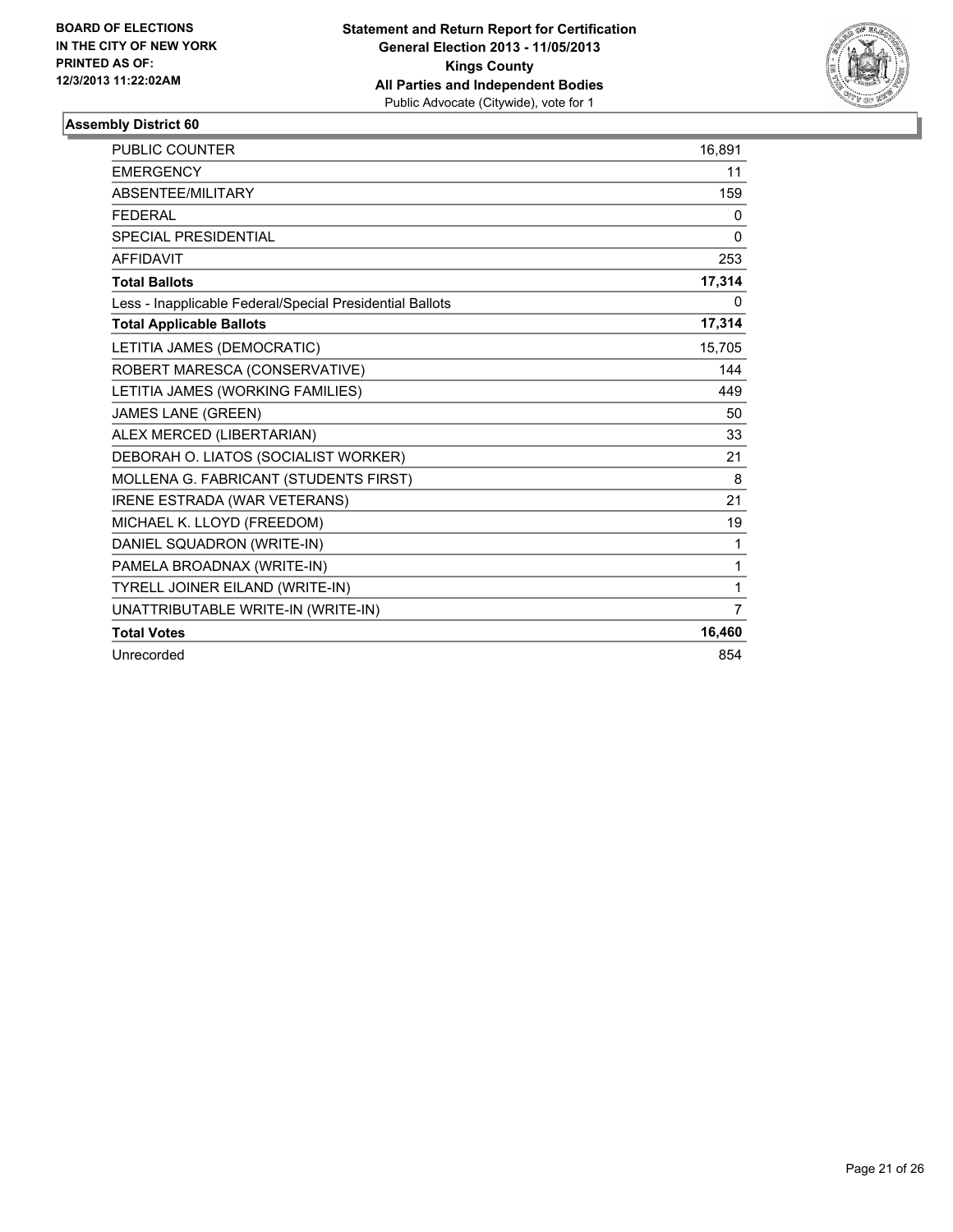

| <b>PUBLIC COUNTER</b>                                    | 4,721        |
|----------------------------------------------------------|--------------|
| <b>EMERGENCY</b>                                         | 0            |
| ABSENTEE/MILITARY                                        | 118          |
| <b>FEDERAL</b>                                           | 0            |
| <b>SPECIAL PRESIDENTIAL</b>                              | $\mathbf 0$  |
| <b>AFFIDAVIT</b>                                         | 56           |
| <b>Total Ballots</b>                                     | 4,895        |
| Less - Inapplicable Federal/Special Presidential Ballots | 0            |
| <b>Total Applicable Ballots</b>                          | 4,895        |
| LETITIA JAMES (DEMOCRATIC)                               | 2.242        |
| ROBERT MARESCA (CONSERVATIVE)                            | 1,416        |
| LETITIA JAMES (WORKING FAMILIES)                         | 264          |
| <b>JAMES LANE (GREEN)</b>                                | 134          |
| ALEX MERCED (LIBERTARIAN)                                | 62           |
| DEBORAH O. LIATOS (SOCIALIST WORKER)                     | 43           |
| MOLLENA G. FABRICANT (STUDENTS FIRST)                    | 14           |
| IRENE ESTRADA (WAR VETERANS)                             | 14           |
| MICHAEL K. LLOYD (FREEDOM)                               | 13           |
| DANIEL SQUADRON (WRITE-IN)                               | 2            |
| PETE SANTIAGO (WRITE-IN)                                 | $\mathbf{1}$ |
| PETER SANTIAGO (WRITE-IN)                                | $\mathbf{1}$ |
| UNATTRIBUTABLE WRITE-IN (WRITE-IN)                       | 2            |
| <b>Total Votes</b>                                       | 4,208        |
| Unrecorded                                               | 687          |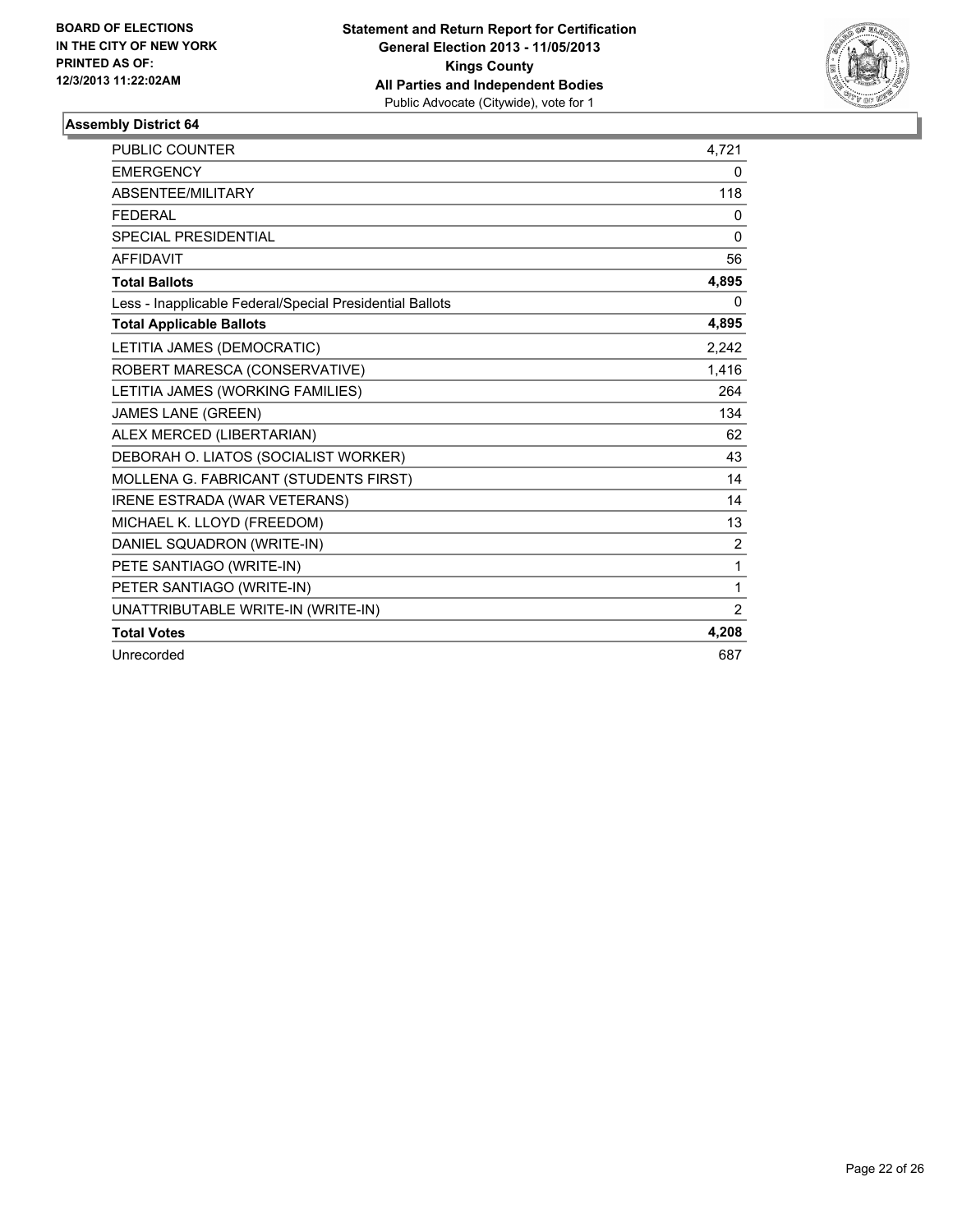

| PUBLIC COUNTER                                           | 332,720      |
|----------------------------------------------------------|--------------|
| <b>EMERGENCY</b>                                         | 1,353        |
| ABSENTEE/MILITARY                                        | 6,865        |
| <b>FEDERAL</b>                                           | 0            |
| SPECIAL PRESIDENTIAL                                     | 0            |
| <b>AFFIDAVIT</b>                                         | 4,660        |
| <b>Total Ballots</b>                                     | 345,598      |
| Less - Inapplicable Federal/Special Presidential Ballots | 0            |
| <b>Total Applicable Ballots</b>                          | 345,598      |
| LETITIA JAMES (DEMOCRATIC)                               | 244,951      |
| ROBERT MARESCA (CONSERVATIVE)                            | 31,520       |
| LETITIA JAMES (WORKING FAMILIES)                         | 20,629       |
| JAMES LANE (GREEN)                                       | 4,808        |
| ALEX MERCED (LIBERTARIAN)                                | 2,661        |
| DEBORAH O. LIATOS (SOCIALIST WORKER)                     | 1,632        |
| MOLLENA G. FABRICANT (STUDENTS FIRST)                    | 647          |
| IRENE ESTRADA (WAR VETERANS)                             | 908          |
| MICHAEL K. LLOYD (FREEDOM)                               | 640          |
| ABKHEN HESCHEL (WRITE-IN)                                | 1            |
| ABRABAM STERN (WRITE-IN)                                 | 1            |
| ADAM SHAMOSH (WRITE-IN)                                  | 1            |
| ALLGGRA ROMITA (WRITE-IN)                                | 1            |
| ALTER LIEBER (WRITE-IN)                                  | 1            |
| ANGELO DEMETROTOKOS (WRITE-IN)                           | 1            |
| ARIGDER MILLER (WRITE-IN)                                | 1            |
| ARISDAR MILLER (WRITE-IN)                                | 1            |
| ASON UNIQUE (WRITE-IN)                                   | 1            |
| AVA G DAWSON (WRITE-IN)                                  | 1            |
| BARBARA C RENDER (WRITE-IN)                              | 1            |
| BART SIMPSON (WRITE-IN)                                  | 1            |
| <b>BENDIT HALPERN (WRITE-IN)</b>                         | 1            |
| BETTY BONANNO (WRITE-IN)                                 | $\mathbf{1}$ |
| BEVERLY DAINSR (WRITE-IN)                                | 1            |
| BILL CLINTON (WRITE-IN)                                  | 1            |
| <b>BORIS SUCHKOV (WRITE-IN)</b>                          | 1            |
| BRAD LANDER (WRITE-IN)                                   | 1            |
| <b>BRASE ROGERS (WRITE-IN)</b>                           | 1            |
| BRIAN SCHMITZ (WRITE-IN)                                 | 1            |
| BRITTANY STIGLER (WRITE-IN)                              | 1            |
| BRONWGER FLEMING JONES (WRITE-IN)                        | 1            |
| BROOKE ROGERS (WRITE-IN)                                 | 1            |
| CAROL RIMLER (WRITE-IN)                                  | 1            |
| CATHERINE GUERAIERO (WRITE-IN)                           | 2            |
| CHAIN RUTNER (WRITE-IN)                                  | 1            |
| CHARLES HYNES (WRITE-IN)                                 | $\mathbf{2}$ |
| CHEZKY KATZ (WRITE-IN)                                   | 1            |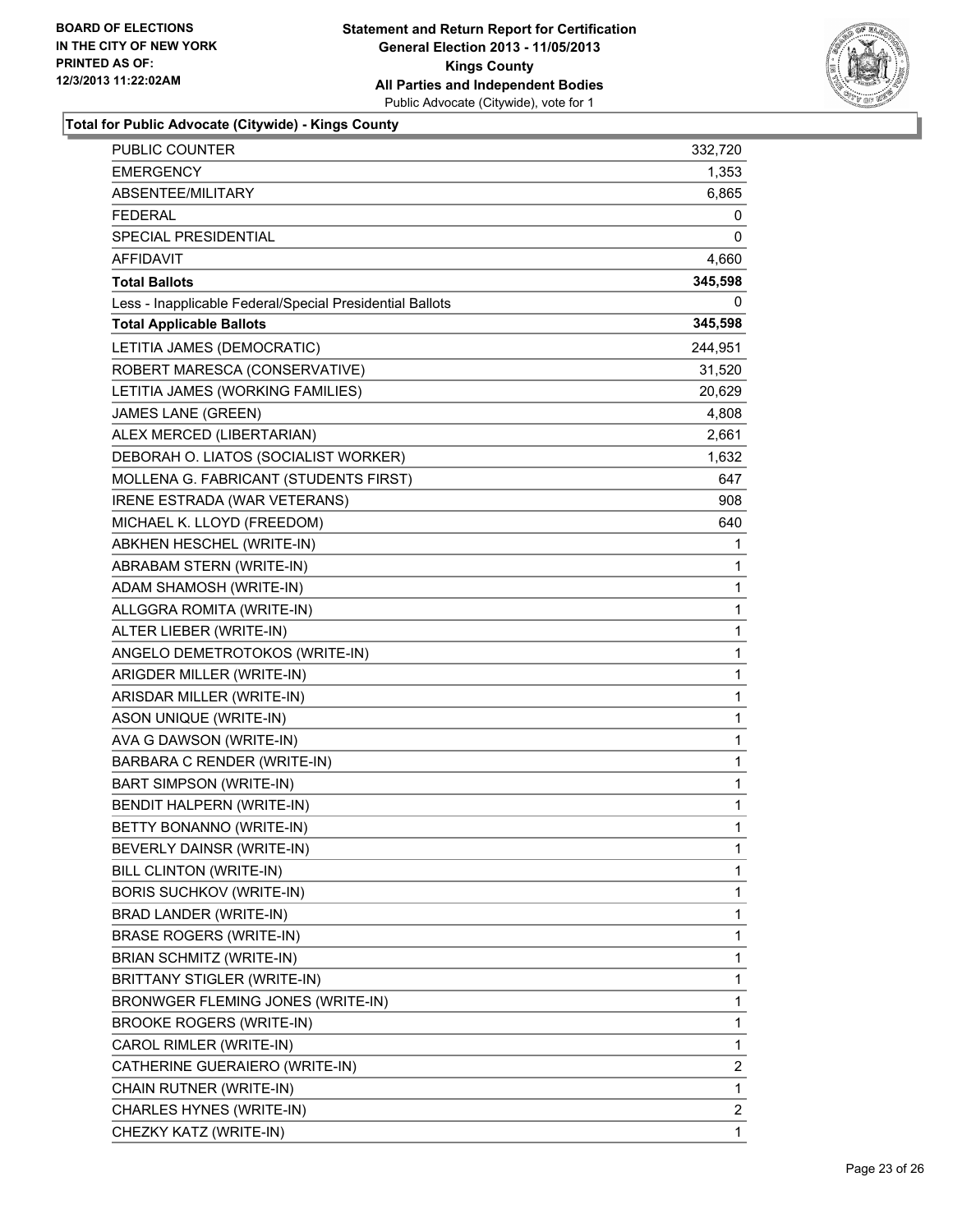

| CHRISTIAN MASSIMORE (WRITE-IN)     | 3   |
|------------------------------------|-----|
| CHRISTINE QUINN (WRITE-IN)         | 1   |
| CHRISTOPHER DEMIC (WRITE-IN)       | 1   |
| CLAUDE EARL DERWITT III (WRITE-IN) | 1   |
| COLLEEN SNAVELY (WRITE-IN)         | 1   |
| DAN BONANNO (WRITE-IN)             | 2   |
| DAN WEINER (WRITE-IN)              | 1   |
| DANEL ROSENBERG (WRITE-IN)         | 1   |
| DANIEL SHOWBRON (WRITE-IN)         | 1   |
| DANIEL SQUADRON (WRITE-IN)         | 254 |
| DAVID G GREENFIELD (WRITE-IN)      | 2   |
| DAVID KATLENSTEIN (WRITE-IN)       | 1   |
| DAVID KERRISON (WRITE-IN)          | 1   |
| DAVID SQUADRON (WRITE-IN)          | 2   |
| DAVID SUFFER (WRITE-IN)            | 1   |
| DEBRA DEWAM (WRITE-IN)             | 1   |
| ELIOT SPITZER (WRITE-IN)           | 3   |
| ESTHER BERGMAN (WRITE-IN)          | 1   |
| <b>ESTHER GROSS (WRITE-IN)</b>     | 1   |
| FREDA ROSENFELD (WRITE-IN)         | 1   |
| <b>GENE BERARDELL (WRITE-IN)</b>   | 1   |
| GENE BERARDELLI (WRITE-IN)         | 1   |
| <b>GENE RUSSIANAFF (WRITE-IN)</b>  | 1   |
| GISDLE CASTRO (WRITE-IN)           | 1   |
| <b>GREGORY DAVDOFF (WRITE-IN)</b>  | 1   |
| GREGORY DAVIDZON (WRITE-IN)        | 2   |
| HILLEL ELY (WRITE-IN)              | 1   |
| IAN D GIRSHEK (WRITE-IN)           | 2   |
| IAN D. GIRSHEK (WRITE-IN)          | 1   |
| IRVING REISMAN (WRITE-IN)          | 1   |
| <b>ISACC SHALON (WRITE-IN)</b>     | 1   |
| JACOB FRICOBERE (WRITE-IN)         | 1   |
| JACOB REISMAN (WRITE-IN)           | 1   |
| JACOB TILORE (WRITE-IN)            | 1   |
| JAY RAIBOURN (WRITE-IN)            | 1   |
| JEFF SMITH (WRITE-IN)              | 1   |
| JENNY FARRELLY (WRITE-IN)          | 1   |
| JIMMY MCMILLAN (WRITE-IN)          | 2   |
| JODY REED (WRITE-IN)               | 1   |
| JOE LHOTA (WRITE-IN)               | 1   |
| JOHN DEWEY (WRITE-IN)              | 1   |
| JOHN SMITH (WRITE-IN)              | 1   |
| JOINER EILAND TYRELL (WRITE-IN)    | 1   |
| JONATHAN GURCES (WRITE-IN)         | 1   |
| JOSEOH WEBER (WRITE-IN)            | 1   |
| JOSHUA KESHER (WRITE-IN)           | 1   |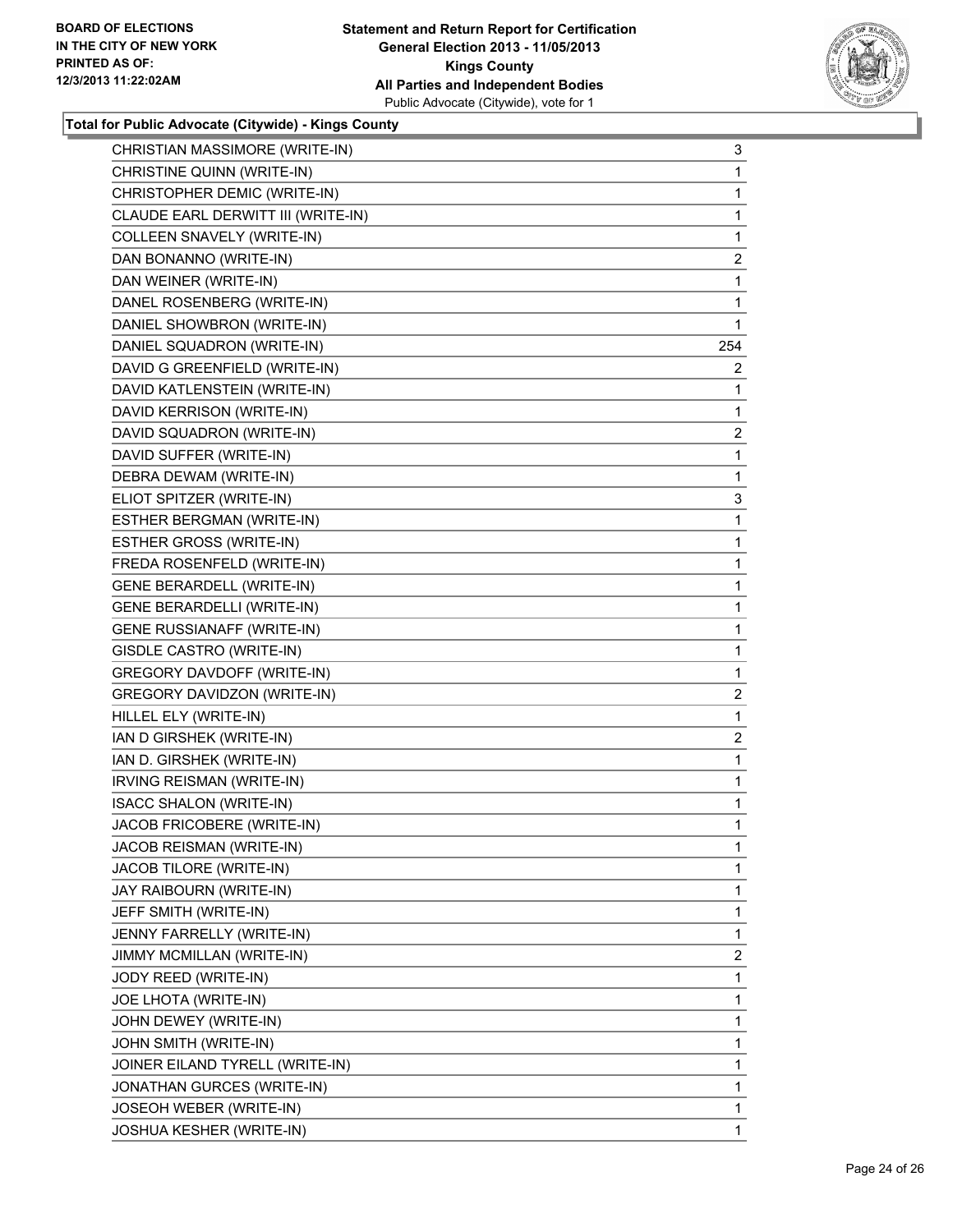

| 1              |
|----------------|
| 1              |
| 1              |
| 1              |
| 1              |
| 1              |
| 1              |
| 1              |
| 1              |
| 1              |
| 1              |
| 1              |
| 1              |
| 1              |
| 1              |
| $\overline{2}$ |
| 1              |
| 2              |
| 1              |
| 2              |
| 1              |
| 1              |
| 1              |
|                |
| 1              |
| 1              |
| 1              |
| 1              |
| 1              |
| 1              |
| 1              |
| 1              |
| 1              |
| 1              |
| 1              |
| 1              |
| 1              |
| 1              |
| 1              |
| 1              |
| 1              |
| 1              |
| 1              |
| 1              |
| 1              |
|                |